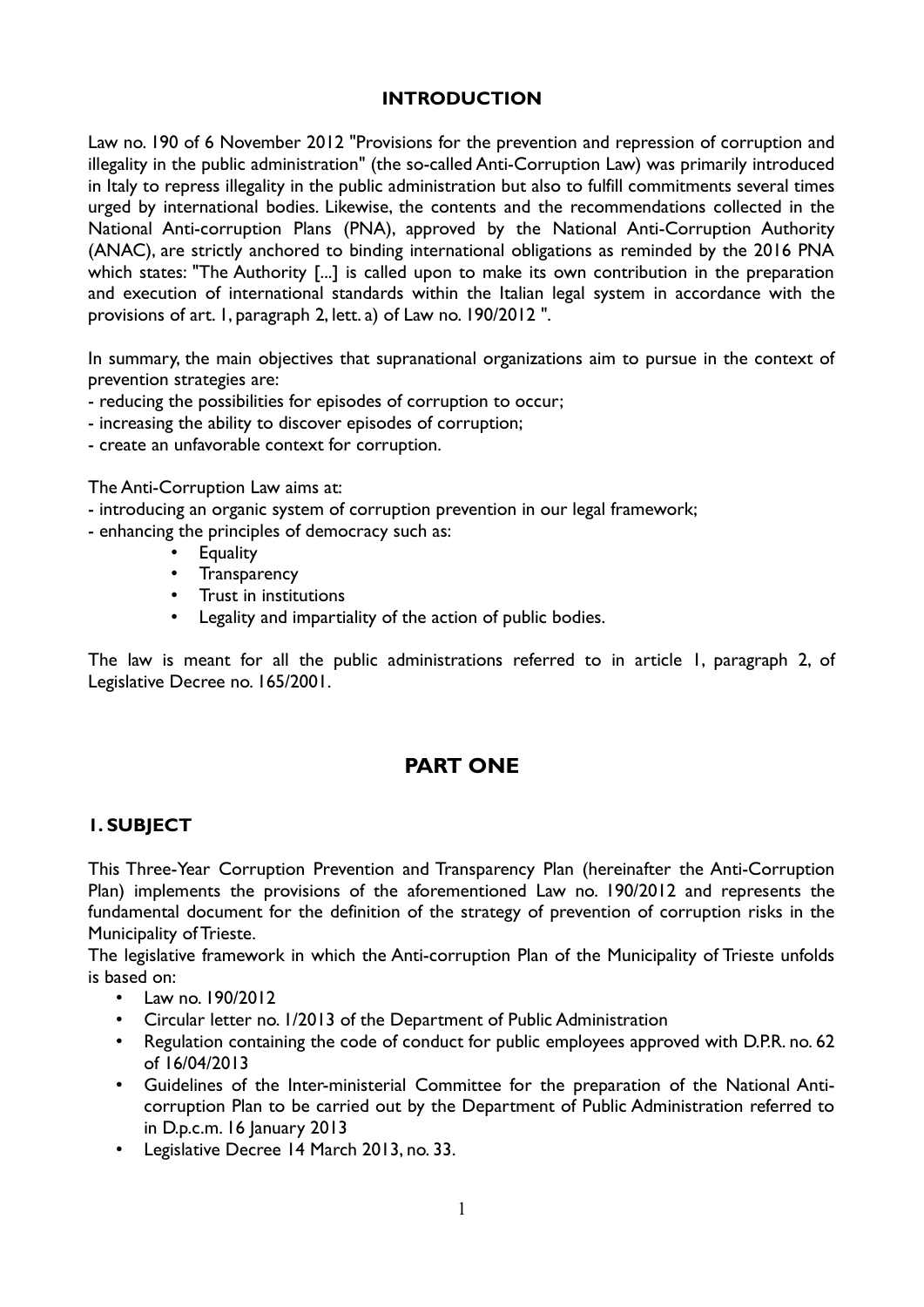The regulatory framework has been updated pursuant to Delegation Law 7 August 2015, no. 124, on "reorganization of public administrations", which led to changes to the rules on anti-corruption, disciplinary and transparency (Legislative Decree no. 97/2016). In addition, Law no. 179 of 30 November 2017 on the protection of the authors of notifications and the relative the regulation approved by resolution of the National Anti-Corruption Authority no. 1033 of 30 October 2018 must be mentioned, as well as, with regard to the matter of transparency, the ANAC decisions no. 1309 and 1310 of December 28, 2016. A key role in the drafting of the Anti-Corruption Plan is finally held by:

- the 2015 National Anti-Corruption Plan (PNA), approved with resolution of the National Anti-Corruption Authority no. 12 of 28 October 2015;
- the 2016 PNA, approved with resolution of the National Anti-Corruption Authority no. 831 on 3 August 2016;
- the 2017 PNA, approved with resolution of the National Anti-Corruption Authority no. 1208 in November 22nd 2017;
- the 2018 PNA approved with resolution of the National Anti-Corruption Authority no. 1074 of 21 November 2018;
- the latest National Anticorruption Plan (PNA) 2019, approved with ANAC deliberation n. 1064 on 31 November 2019 which managed to collect and organize all the opinions released by the Authority so far.

With regard to the conflict of interests, it is worthwhile keeping in mind the following explanatory documents issued by the National Anti-Corruption Authority (ANAC):

- the Opinion dated 02/25/2015 and the guidelines no. 6/2015;
- the ANAC Guidelines no. 5, implementing the Legislative Decree no. 50 of 04/18/2016;
- the proposal of ANAC guidelines, in consultation until November 19, on the "Identification and management of conflicts of interest in the procedures for the awarding of public contracts".

The prominent features of corruption have been clarified by the Presidency of the Council of Ministers in Circular no. 1 of 25 January 2013. According to the Presidency, the concept of corruption "must be understood in a broad sense, as including the various situations in which, during the administrative activity, a public subject gets private benefits ".

With regard to the concept of risk, this is commonly defined as the degree of probability that a given event occurs and the level of suitability of this event to compromise the achievement of the objectives of an organization.

The Anti-Corruption Plan, therefore, is the instrument with which the administration identifies the areas at risk of corruption, assesses the degree of incidence, detects the existing measures of contrast and those to implement.

As a result of the Legislative Decree no. 97/2016, the Anti-Corruption Plan includes a section dedicated to Transparency and the related annex.

# **2. ANALYSIS OF EXTERNAL AND INTERNAL CONTEXT**

The analysis of the external context aims to highlight the characteristics of the outer environment in which the Municipality operates.

The municipal area, located near the border with the Republic of Slovenia and with a wide access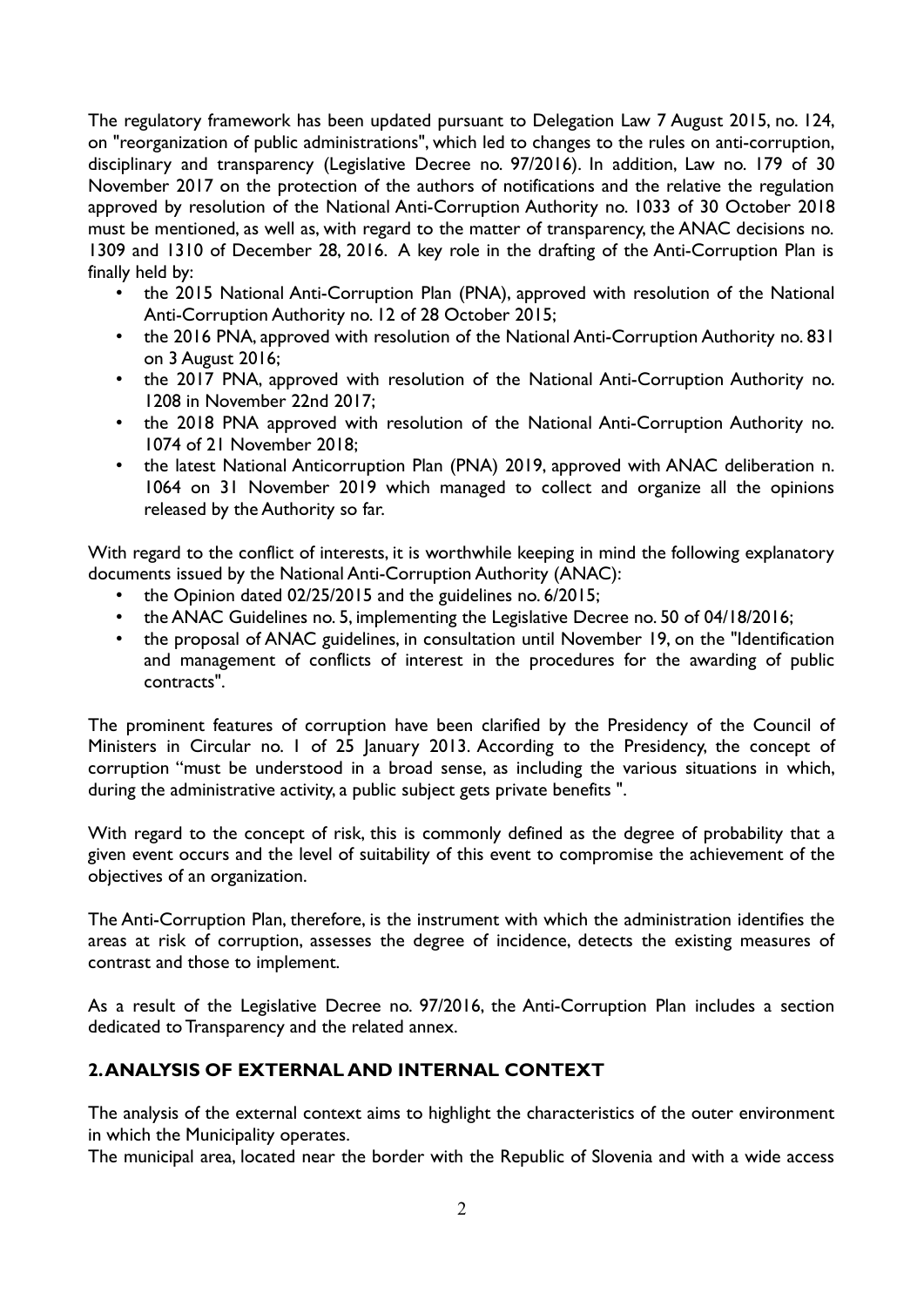to the sea, is characterized by large insurance companies, important industrial activities – such as Wartsila, Fincantieri and Illy – but mainly by small and media enterprises.

Trieste is also a crossroads for considerable flows of freight traffic, both from land and from sea. As a result, Trieste can be attractive and profitable for criminal organizations and encourage illegal trafficking. New openings of catering businesses, accommodation facilities and upcoming shopping centers, suggest that the source of the investments must be carefully monitored.

Although there is no evidence of a stable mafia-like infiltration, recent episodes – also cited by the Attorney General at the Court of Appeal of Trieste during the Annual Report – denote the existence of "infiltration mafia endeavors, that are more daring and numerous in view of a substantial economic recovery, of a strong tourist relaunch and the start of large infrastructural and port works".

It should be noted that the whole territory is a crucial transit area for migrants, who use the routes provided both by the sea and by the Balkans.

In addition, given the ever-changing international scenario regarding the danger of attacks, particular attention must also be paid to the danger of possible onslaughts. Care should also be paid to the danger of possible attacks in light of planned international events in the coming years such as ESOF (EuroScience Open Forum) in 2020.

Lastly, there is an increasingly consolidated tourist influx, with a significant increase in stays that exceed the single day. This increase in attendance has consequently led to an expansion of the offer related to catering with the establishment of international chains and the opening of new premises, some of which inspired by specific themes. To this must also be added an increase in the presence of large cruise ships, due to the problems connected with the berths at the port of Venice, so much so that on several occasions there have been massive attendances by both cruise passengers and ship's personnel.

The analysis of the internal context concerns organizational and operational aspects that influence the sensitivity of the structure to corruption risks.

The close link between the Disciplinary Procedures Office and the Anti-Corruption Officer is allowing us to have quick reports on organizational criticisms and deviant behavior episodes in a short time, which is making it possible for the organization to rapidly move in order to reduce potential corruption risks.

The organization of the Municipality of Trieste, represented in the organization chart below, includes 28 management structures with a total number of approximately 2,500 employees. Many of the aforementioned structures operate through central and/or peripheral offices distributed throughout the territory.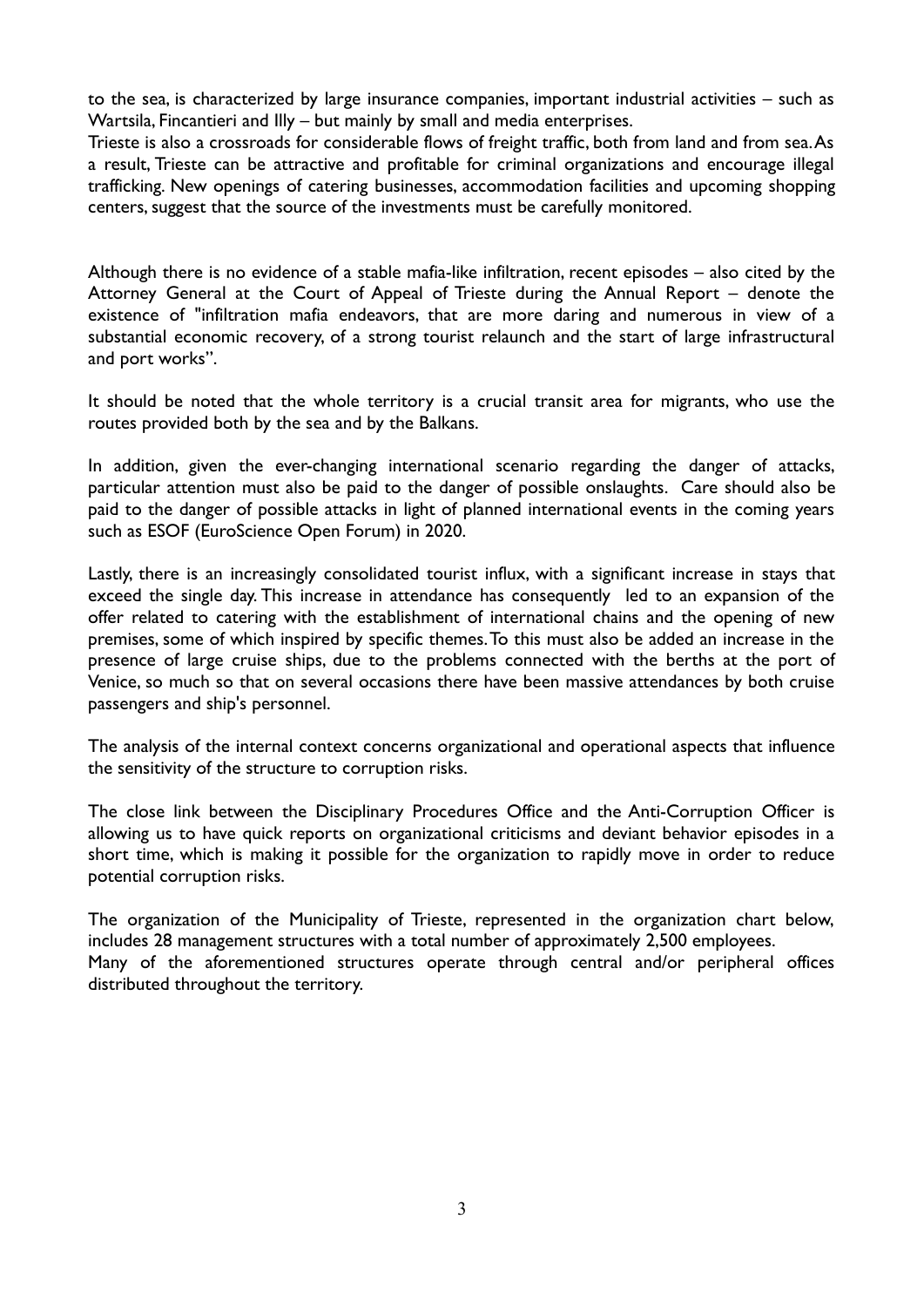Below, for illustrative purposes, the "macro" organizational chart as of 01.01.2020.



Some of the structures are decentralized in the territory like: the Local Police districts, the Civic centers of the Demographic Services, the Markets, the Nurseries, the Infant Schools and the Recreational Centers directly managed by the Municipality as well as the State Schools that the Municipality manages by providing some types of services such as meals through an external company, museum and library institutions, sports facilities and, finally, the Territorial Operative Units of the Social Area and Facilities for the elderly and disabled.

The following table is a summary of the structures on the territory of the Municipality's area taken from the institution's latest Single Programming Document (DUP):

| <b>Description</b> |                                  | Nr. |
|--------------------|----------------------------------|-----|
| <b>Structures</b>  | Nurseries with direct management | 18  |
|                    | Kindergartens in convention      | 18  |
|                    | State nursery schools            | 30  |
|                    | Municipal nursery schools        | 29  |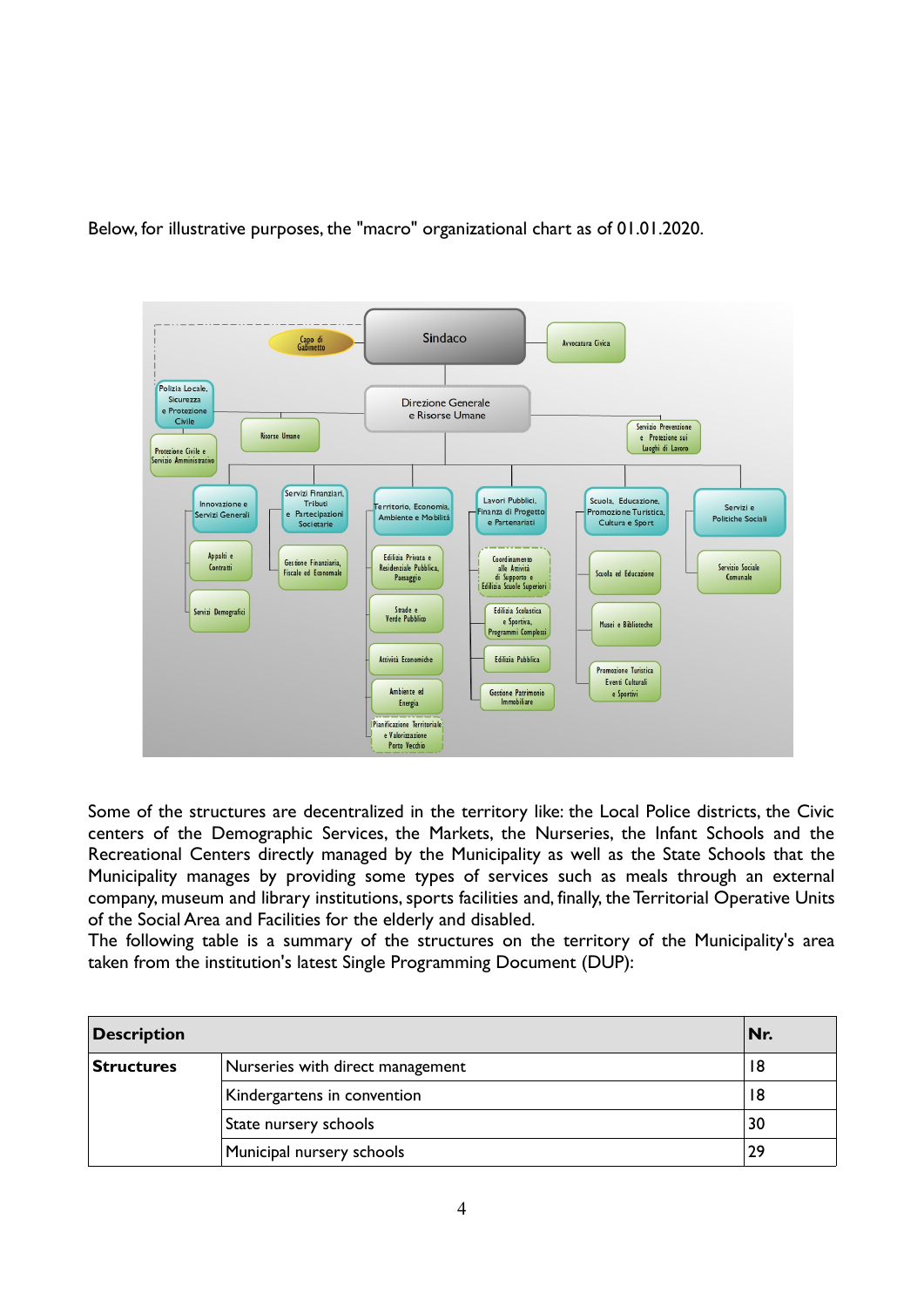|  | Elementary schools                                        | 43              |
|--|-----------------------------------------------------------|-----------------|
|  | Middle Schools                                            | 22              |
|  | High schools                                              | 18              |
|  | University                                                |                 |
|  | Libraries / reading centers                               | 4               |
|  | <b>Recreation centers</b>                                 | 4               |
|  | Residential facilities for the elderly                    | 2               |
|  | Other structures: CAD                                     |                 |
|  | Other facilities: day centers                             |                 |
|  | Assistance facilities for the disabled                    | 18              |
|  | Assistance structures for foreigners managed in agreement | $\overline{14}$ |
|  | Sport facilities                                          | 49              |

The considerable distribution of the operating activity of the institution in the territory highlights the need to create more points of contact between the center and the peripheral structures. The measures will be illustrated in detail in the "second part (risk management)", chapter 9.2 "risk treatment", second section, letter B "further general measures", fourth paragraph.

The context of the school and educational services deserves a special attention. More than a third of the municipal employees are, in fact, allocated within these services and located in about 70 municipal structures that cover the entire municipal territory. The presence of a number of municipal kindergartens equal to the state ones, the number of nursery schools and the experience of municipal youth-clubs (ricreatori) - the only one in Italy - generates a management complexity and an organizational criticality that can be compared to few experiences.

### **Monitoring 2019**

The monitoring of the 2019-2021 Plan has been carried out by the offices on a six months basis by means of a special check-list.

The control gave a positive result on most of the items, in particular it was acknowledged that the regulations of the Municipality of Trieste provided a general contrast measure able to reduce the discretionary areas and promote equal treatments.

In particular, the regulation on the occupation of public land, the regulation of municipal schools and the urban police regulations have been updated, complying to the national regulations concerning the security of cities. In addition, the procedures for reviewing nursery, demographic services and real estate regulations are underway.

Resolution n. 10 of 01.03.2019 regarding the Municipal Acoustic Classification Plan has been adopted, which also includes the Municipal Regulations for the protection from noise pollution; a new regulation is being prepared on tampering with public land, urban cemeteries, public lighting systems and white water systems; in addition, the new Regulation of municipal services for early childhood in force from January 1, 2020 was approved and the procedures for modifying the Regulation on contributions and the Regulation for the use of cultural goods and additional services in the cultural field have been initiated. In addition, procedures are underway to revise the regulations for demographic services and real estate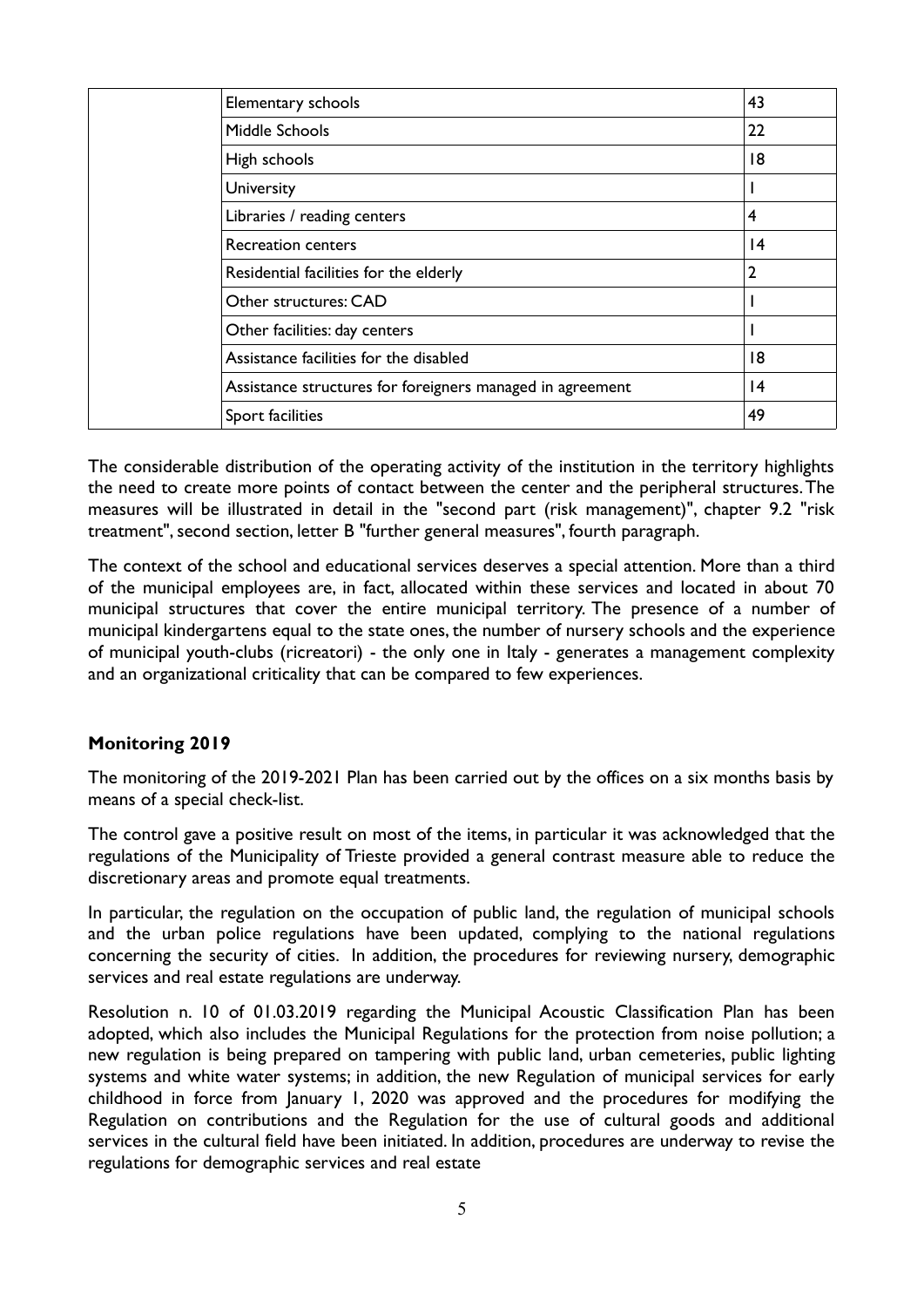Finally, it was noted that the continuous updating of the Contracts Regulations causes slowdowns due to the uninterrupted issuance of the Guidelines and the implementation of Decrees provided by the Contracts Code as well as to the delay in the launch of the state IT applications.

With reference to the other proposals put forward by various internal offices, the following must be mentioned:

- extending pantouflage to officials, as well as managers and middle managers;
- preparing formats suitable for different types of declaration of conflict of interest;
- canceling the general measure of the need for motivation;

 • eliminating the updating of the files relating to the procedures on the institutional portal, as it has already undergone significant modernization in 2019;

 • eliminating the internal controls of the structures since the system of control measures has been strengthened within the specifications risk areas;

• eliminating the general measure of verifying the use of disciplinary powers.

These amendments were all implemented except the first, as it was considered that the measure in question should only be aimed at those who, in the ordinary activity of the Municipality of Trieste, have held roles involving negotiating powers with external effects (managers and PO).

# **3. PREPARATION OF THE ANTI-CORRUPTION PLAN**

Law no. 190/2012 and the legislative decree no. 33/2013, as amended by legislative decree no. 97/2016, expressly postulates that the Plan must meet the following requirements:

- identify the activities in which the risk of corruption is higher, even more than those indicated by the National Anti-Corruption Plan, and the related counter measures;
- provide, for the aforementioned activities, mechanisms for the arrangement, implementation and control of decisions suitable for preventing the risk of corruption;
- provide information obligations, with particular regard to the activities most at risk, towards the Head of the Prevention of Corruption and Transparency;
- define the methods for monitoring compliance with the terms, provided by law or regulations, for the conclusion of the proceedings;
- define the methods of monitoring the relationships between the administration and the subjects that stipulate contracts or are directly interested in authorization procedures, granting or providing economic advantages of any kind;
- identify the specific transparency obligations and any further obligations with respect to those provided for by law, also indicating the chain of responsibility for publication;

and that it is structured in such a way as to:

- assess the level of exposure of the organizational structures to the risk of corruption;
- indicate the organizational interventions aimed at preventing the same risk;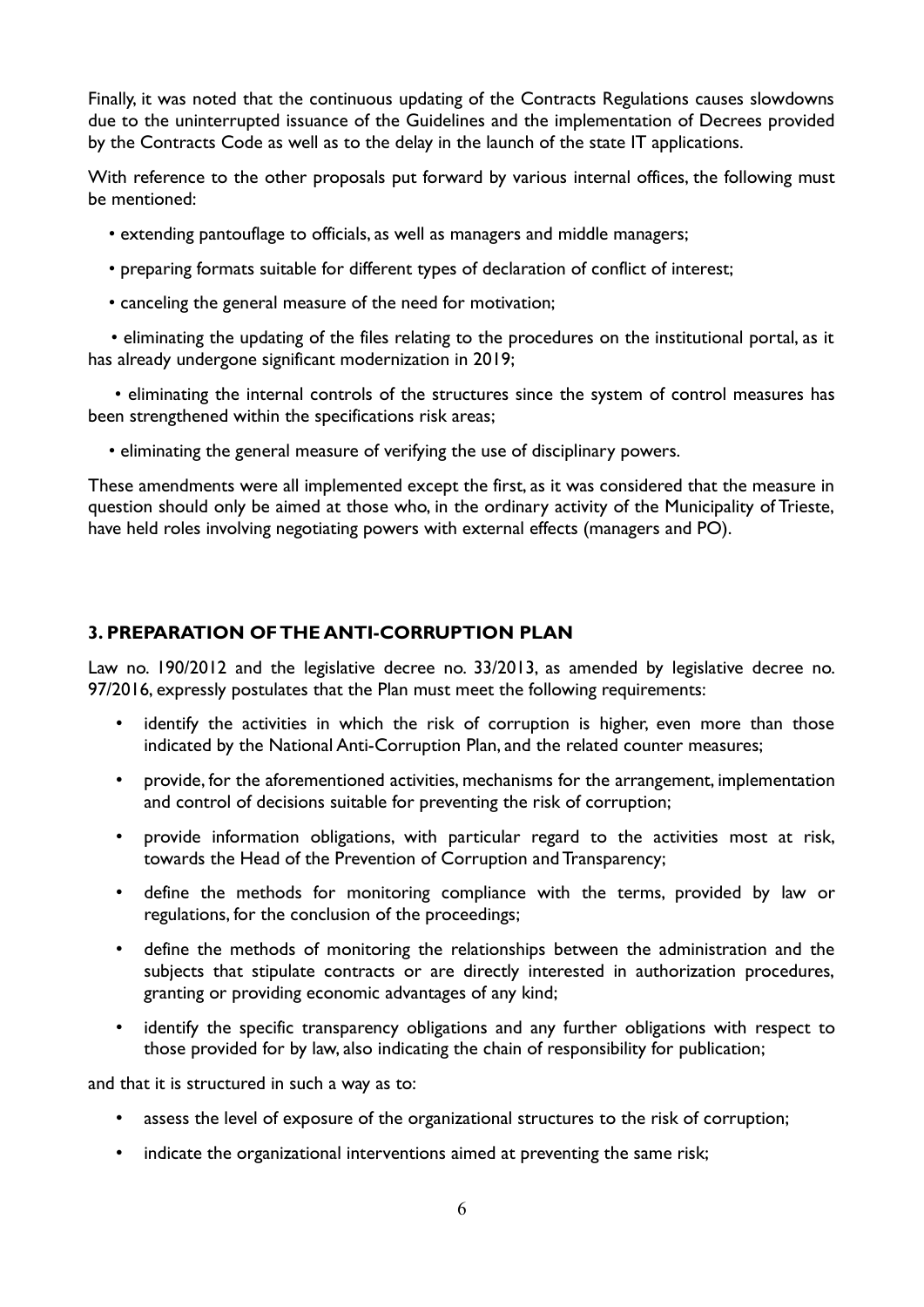• identify appropriate procedures to select and train employees called to work in sectors particularly exposed to corruption.

In this perspective, therefore, the Anti-Corruption Plan can legitimately be included among the risk management tools.

As also noted in the PNA, the preparation of this Plan must respond to the concrete purpose of pursuing the prevention, which constitutes the central moment of the elaboration and must be integrated or implemented with reference to areas particularly exposed to corruption phenomena. In particular, the latest update of the PNA did not indicate any particular risk areas but provided operational indications on cross-cutting critical issues, such as for example on the lack of coordination between the different programming tools (strategic and operational objectives of the performance plan and anti-corruption plan) and emerged from the monitoring carried out on the anti-corruption plans of the institution

The implementation of the Anti-Corruption Plan is combined in a strictly interactive manner with the following fundamental documents:

- the Code of Conduct of the Municipality of Trieste, which integrates and specifies the Code of Conduct for Public Employees approved by D.P.R. no. 62 of 16.04.2013;
- the Regulations for internal controls;
- the auditing  $-$  internal controls Plan;
- the Regulation for the economic aid and financial benefits;
- the Regulation on the administrative procedure;
- legislative decree no. 39 / 2013 (incompatibility and ineligibility);
- the performa-nce management cycle;
- ISEE controls regulation and self-declarations;
- Regulation of extra-working assignments,

The method of elaboration of the present Plan has been carried out in compliance with the following two substantial phases:

a) distinct risk mapping at the following times:

- identification of risk areas and sensitive processes;
- risk analysis and assessment;
- b) risk treatment.

From the beginning (January 2014), the Plan was prepared by identifying the areas of risk and the measures by analyzing the organizational context of the Municipality of Trieste and therefore it maintains its validity while adapting to the evolution of reality,

# **4. DYNAMIC APPROVAL AND DEVELOPMENT OF THE PLAN AND UPDATING OF CONTENTS**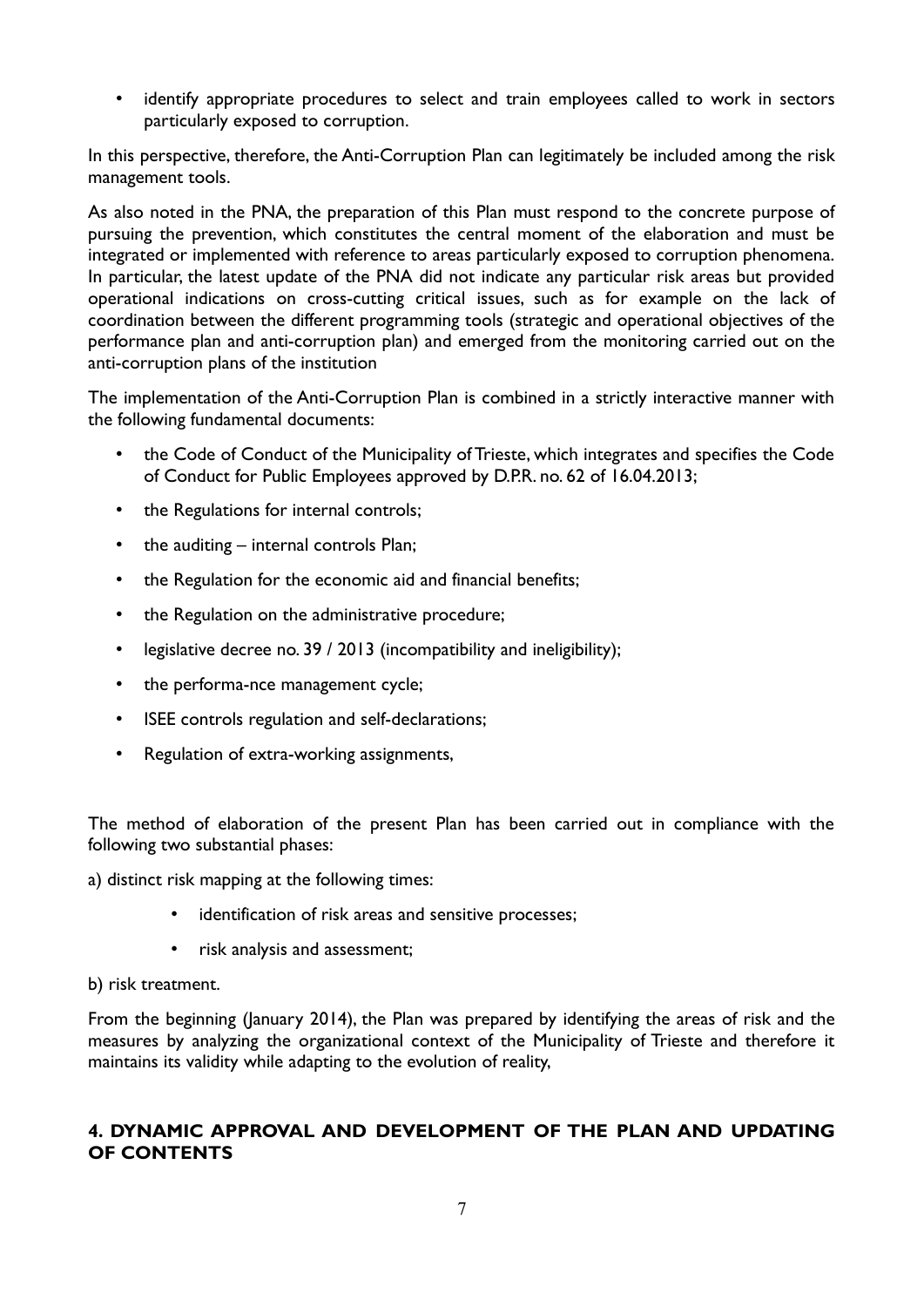After the first anti-corruption plan, the annual update was punctually carried out, most recently, with resolution no. 16 of 24.01.2019, subsequently modified, in the annex containing the risk sheets, with resolution no. 179 of 11.04.2019.

This update is also approved by the City Committee (Giunta), following a proposal put forward by the Head of Corruption Prevention and Transparency.

By January 31st of each year the updating of the Anti-Corruption Plan will be approved, taking as reference the following three-year period.

Any changes that will be appropriate and/or necessary in the event that the Plan, in its formulation, turns out to be inadequate to guarantee an effective prevention or if regulatory changes occur, will be promptly approved by the City Committee with its own resolution, upon proposal of the Responsible of the Prevention of Corruption and Transparency.

Over the years, improvements have been made thanks to the experience or suggestions of ANAC, among which the main ones are:

- the definition of the external / internal context;
- redefinition of the risk graduation method;
- greater connection between the "anti-corruption measures" and the performance objectives;
- introduction of a six-monthly periodicity in monitoring the implementation of the plan measures;
	- definition of civic access;
	- proceduring of whistle-blowing.

In this plan we proceeded to:

- a new mapping of risk areas;
- a general re modulation of the preventive measures ;
- review and summary of similar measures through a homogeneous description;
- grouping of risk areas and measures according to the classification used by ANAC;
- new identification of the objectives related to the performance plan.

#### **5. CORRUPTION PREVENTION AND TRANSPARENCY MANAGER**

It is confirmed that the role of Corruption Prevention and Transparency Manager (hereinafter "Responsible") has been entrusted to the top management of the Secretary General, in accordance with the provisions of Article 1, paragraph 7, of Law no. 190/2012, as stated in the appointment of the Mayor prot. corr. no. B - 13/7 - 5/1 - 2016 (3266/2016) of 29.07.2016, as an impartial figure in the performance of his duties and with a higher authority over the body.

The Responsible shall:

• prepare the prevention plan proposal, which must be adopted by the management body of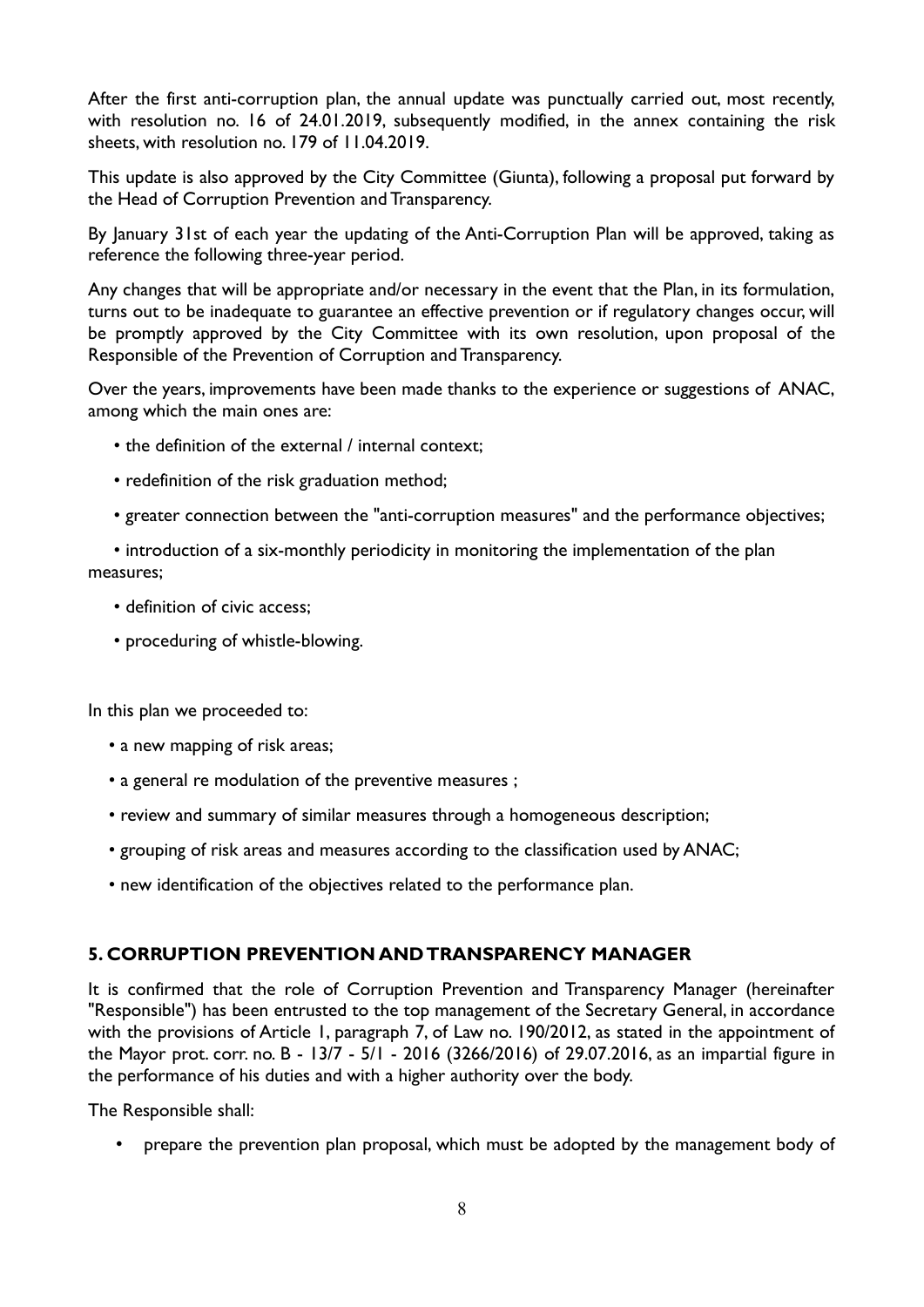each administration (art. 1, paragraph 8 of the Anti-Corruption Law);

- define appropriate procedures to select and train employees to work in sectors particularly exposed to corruption (Article 1, paragraph 8);
- verify the effective implementation of the plan and its suitability (Article 1, paragraph 10, letter a);
- propose changes to the plan in the event of significant changes in the organization or in the activity of the administration (Article 1, paragraph 10, letter a);
- verify the actual rotation in the offices responsible for carrying out activities in which the risk of corruption crimes is committed, according to the method described below (article 1, paragraph 10, letter b);
- identify the personnel to be included in training courses on ethics and legality (article 1, paragraph 10, letter c);
- carry out a control activity on the administration's fulfillment of the publication obligations provided for by current legislation, ensuring the completeness, clarity and updating of the information published;
- deal with cases of review of civic access (art. 5, paragraph 7, Legislative Decree no.33/201
- report to the Disciplinary Office in the event that the request for civic access concerns data, information or documents subject to mandatory publication (art. 5, paragraph 10, Legislative Decree no. 33/2013);
- handle the dissemination of the knowledge of the codes of conduct in the administration, the annual monitoring of their implementation, the publication on the institutional website,

The tasks assigned to the Manager cannot be delegated, except in the case of extraordinary and motivated needs, attributable to exceptional situations, while remaining responsible in the delegating party not only in supervising but also *in eligendo*.

The activity of the Responsible is, however, supported by a staff office whose competences also include those relating to the management of transparency, organization and secretariat of the Independent Evaluation Body.

In the previous Plans the role of the anti-money laundering manager referred to in the decree of the Ministry of the Interior on September 26, 2015 was to be considered similar to the functions of the Responsible.

### **6. ACTIONS OF AWARENESS AND RELATIONSHIP WITH THE CIVIL SOCIETY**

The proposal of the plan is published on the municipal intranet and sent to the President of the Municipal Council, the Councilors, the Presidents of the Circumscriptions, the Trade Unions, the Guarantee Committee (CUG).

With reference to the outside and civil society, it is involved with a public notice on the institutional portal and sent to consumer and user associations.

The possibility of submitting comments to a wide range of subjects with diversified interests is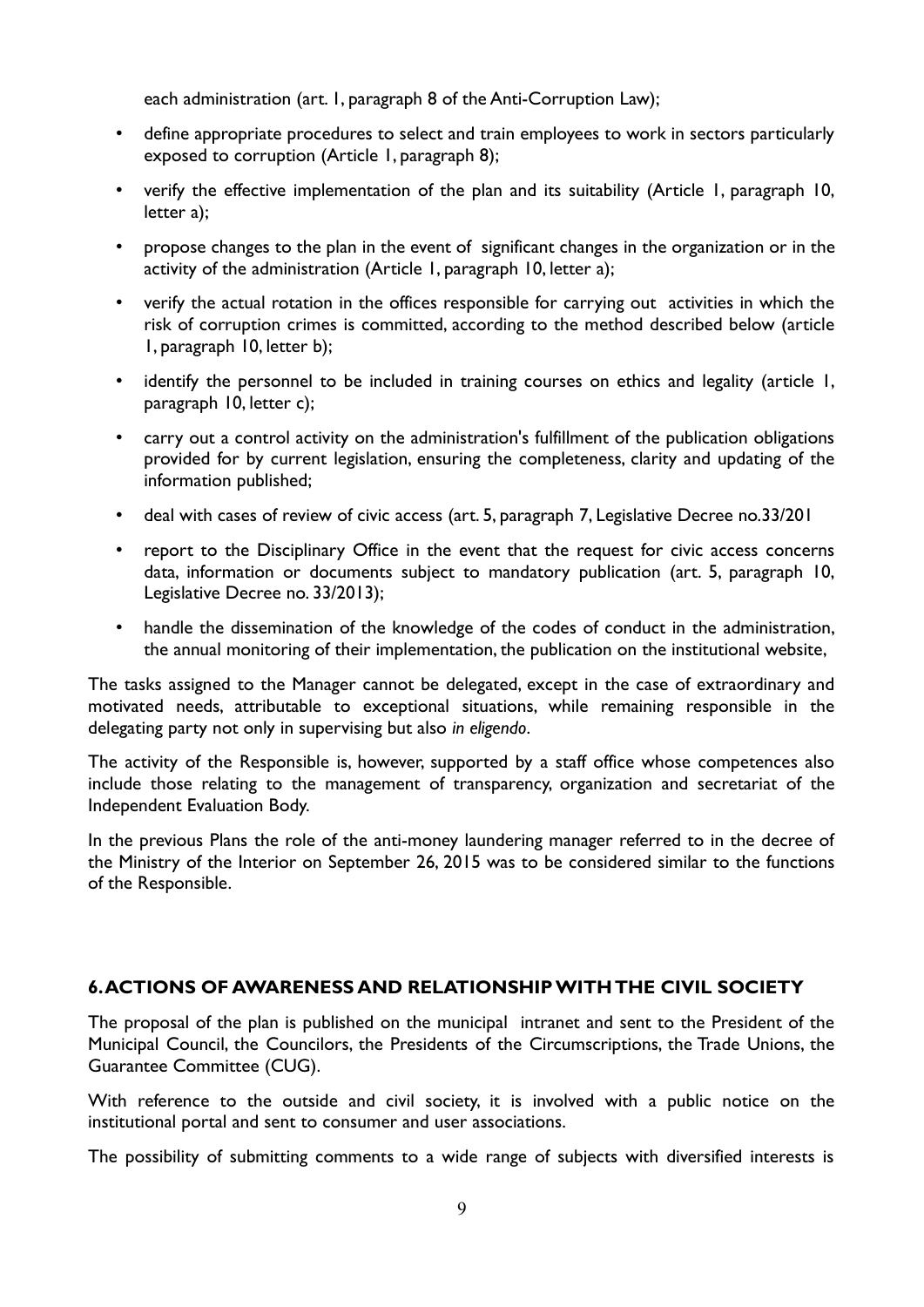favored. The observations are evaluated for the final formulation or updating of the Plan which is finally approved by the City Cabinet (Giunta),

# **7. THE INDEPENDENT ASSESSMENT BODY (OIV)**

The OIV plays an important role in the management system of performance and transparency in public administrations.

The rules on anti-corruption and transparency, including the ANAC guidelines on the subject, attribute to this figure the task of:

- participate in the risk management process;
- verify that in assessing and evaluating performance, the objectives connected with anticorruption and transparency are taken into account;
- verify, in particular, the consistency between the objectives relating to the implementation and promotion of transparency and the implementation of corruption prevention measures and those indicated in the strategic-management planning documents;
- verify the contents of the annual Report on the implementation of corruption prevention in relation to the connected objectives;
- use the data and information relating to the implementation of the measures of the anticorruption Plan and of the obligations of publicity and transparency for the purpose of evaluating individual performance and, in agreement with the Responsible, certifying their fulfillment;
- express mandatory opinion on the code of conduct that each administration adopts pursuant to art. 54, paragraph 5, of Legislative Decree no. 165/2001 as amended by art. 1, paragraph 44, of L. no. 190/2012, and related periodic updates;
- receive the annual monitoring data on the implementation of the codes of conduct required by art. 15, 3rd paragraph, of the D.P.R. no. 62/2013 for the purpose of controlling the implementation and compliance with the codes by the managers to be taken into account when formulating the annual evaluation proposal.

As required by article 1, paragraph 8-bis, of L. no. 190/2012 as amended by Legislative Decree no. 97/2016, which strengthened the functions already assigned to the OIV in the field of corruption prevention and transparency, also in a logic of coordination with the RPCT and of relations with the ANAC, for the performance of its tasks it may request information from the Responsible and carry out auditions of employees and, if requested, reports to ANAC on the status of implementation of measures to prevent corruption and transparency.

The connection between the performance objectives and the transparency measures has also found confirmation in the art. 10, paragraph 3, of Legislative Decree no. 33/2013 as amended by Legislative Decree no. 97/2016, where it was stated that the promotion of greater levels of transparency is a strategic objective of each administration, in order to see the paragraph relating to the implementation of the Plan.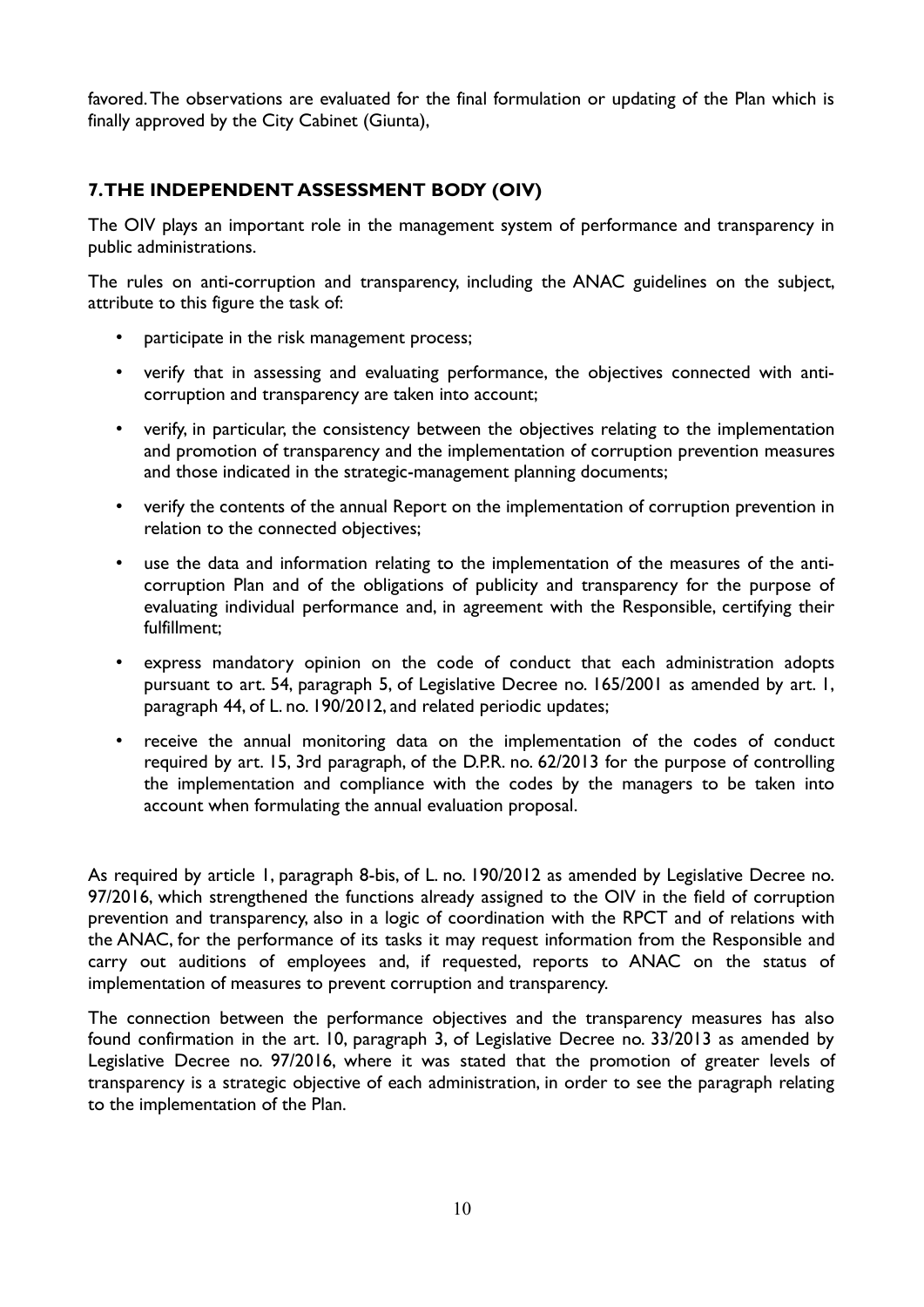# **8. OTHER SUBJECTS COLLABORATING TO THE PREVENTION OF CORRUPTION**

#### ALL MANAGERS

The activity of the Manager is flanked by that of all the managers, who actively participate in the development of the Anti-Corruption Plan.

In particular, paragraph 1 of Article 16 of Legislative Decree no. 165/2001 provides that the managers:

- "Contribute to the definition of appropriate measures to prevent and combat corruption and to monitor compliance by employees of the office to which they are assigned";
- "Provide the information required by the competent body for the identification of activities in which the risk of corruption is highest and formulate specific proposals aimed at preventing the same risk";
- "Provide for the monitoring of activities in which the risk of corruption carried out in the office to which they are assigned is higher, arranging, with a motivated provision, the rotation of personnel in cases of the initiation of criminal or disciplinary proceedings for corrupt conduct. "

Therefore, the executives participate in the risk management, proposal, monitoring and control activities.

They are responsible for the correct implementation and observance of the provisions contained in Law no. 190/2012 and in the Anti-corruption Plan, implementing the risk prevention measures and the provisions concerning the transparency obligations, actively cooperating with the Responsible for fulfilling the obligations of publicity and transparency, respecting and implementing the directives, collaborating with the subjects and with the structures involved for the correct implementation and effective functioning of the integrated internal control system.

#### HUMAN RESOURCES MANAGER

Guarantees the effective rotation of personnel in the structures with the highest risk of corruption and collaborates with the Responsible in identifying the personnel to be included in specific training programs.

#### MANAGER OF THE CIVIC NETWORK

Identified in the Director of the Innovation, Tourism and Economic Development Area, he assists the Responsible in carrying out his duties and activities and guarantees, also through the in-house instrumental company TCD - Trieste Città Digitale srl, the regular and correct functioning of the civic network, as well as its accessibility and security.

DISCIPLINARY PROCEDURES OFFICE (UPD)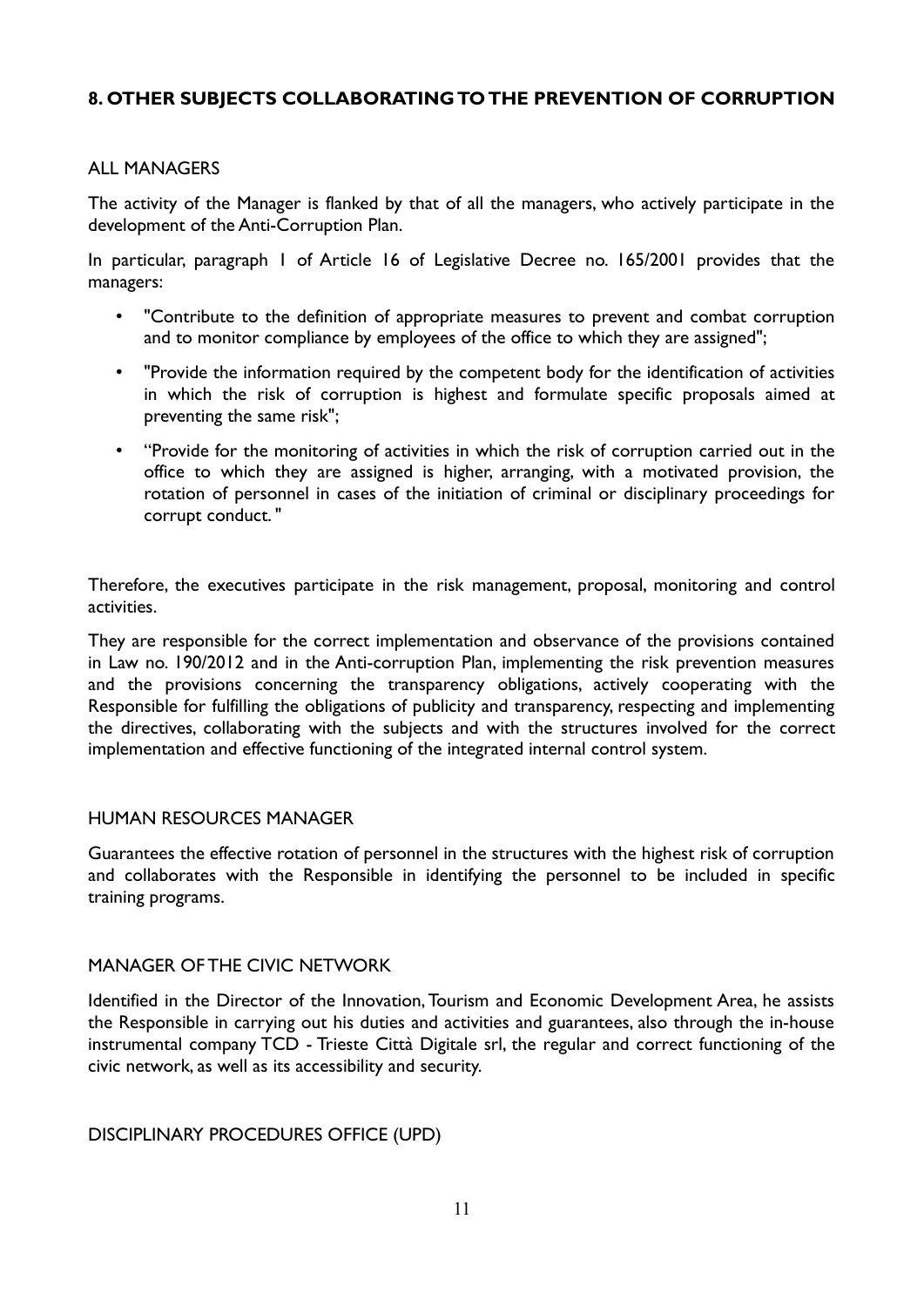The Disciplinary Proceedings Office plays a primary role in contrasting and preventing offenses within the Municipality.

In addition to the activity connected to violations of a strictly disciplinary nature carried out by employees or managers, it provides for the timely notification to the criminal judicial authorities or reporting to the Court of Auditors for their respective competences where the manager, bound by art.13, 8th paragraph, of Presidential Decree no. 16/2013, has not already done so, collaborating, where requested, with the judicial police bodies.

Provides support and legal advice to managers in disciplinary matters, in particular with regard to the procedures under their jurisdiction pursuant to art. 55-quater of Legislative Decree 165/2001 in the event that employees are caught in the act, or through instruments of surveillance or registration of access, at the time of setting up a configurable conduct as a false attestation of presence in service.

Punctually, within the term of twenty days from their adoption, provides to the communications of initiation and conclusion of each disciplinary procedure as well as of any provision for precautionary suspension of employees to the Inspectorate for the Public Function, as provided for by art. 55-bis of the aforementioned Legislative Decree 165/2001.

Finally, it monitors and reports to the Manager on all critical situations in the management of the disciplinary responsibility of employees by managers for the purposes of disciplinary action against them and / or activation of consequences on managerial responsibility for the purposes of evaluation of performance, individual and organizational.

The Disciplinary Proceedings Office also works in conjunction with the Responsible referred to in art. 1, paragraph 7, of the L. no.190 / 2012 for the purposes of carrying out the activities provided by article 15, paragraphs 1, 2 and 3 of the D.P.R. no. 62/2013 regarding:

- Supervisory and monitoring activities on the application of the codes of conduct of public employees, in conjunction with the managers responsible for each structure and the internal control structures, in particular as regards the control of extra-work activities and the control of attendance and permits ;
- Collection of ascertained and sanctioned illegal conducts ensuring at every stage of the procedure the guarantees pursuant to art. 54 bis of Legislative Decree no. 165/2001 - also for the purpose of recording the data to be provided annually to the National Anti-Corruption Authority and to the Independent Evaluation Body, called to carry out a supervision activity on the application of the Codes of conduct;
- Collection of reports of violation of codes of conduct and communication to R, P, C, T, (art.14 of the Code of business behavior);
- Periodic publication of exemplary anonymous cases, taken from the concrete experience of the administration, in which the inappropriate behavior that has brought about the disciplinary offense, as provided by art. 4 of the PNA;
- Collaboration in the preparation of periodic proposals for updating the Code of Conduct to be submitted to the City Commission (Giunta).

For the best performance of his/her duties, the manager of the Disciplinary Proceedings Office can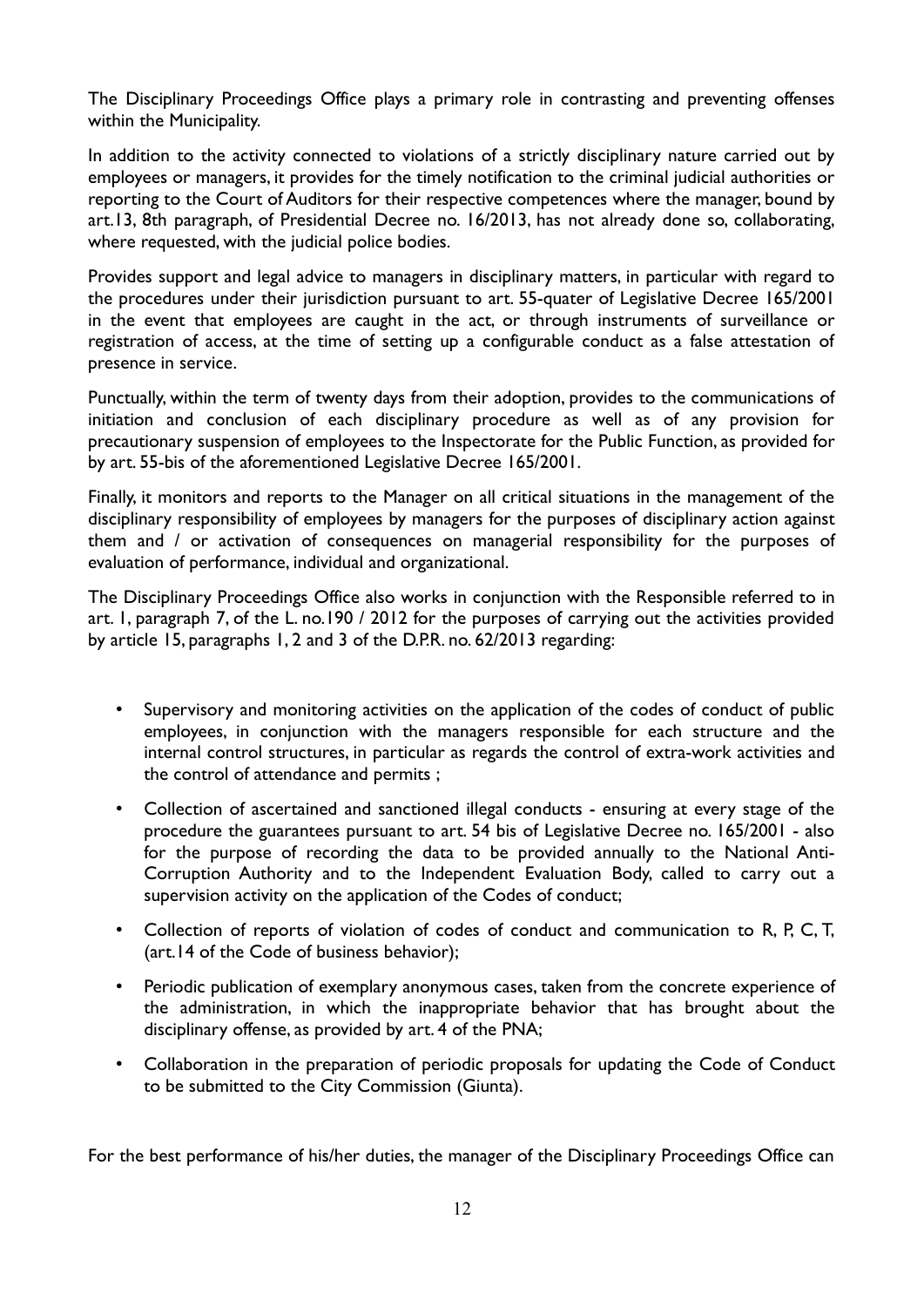be given credentials to access the attendance management system, the medical certificate management system, the municipal registry, the SIATEL management system (Revenue Agency ) and the Telemaco database (business register).

### EMPLOYEES

All employees and managers participate in the risk management process, lending their collaboration to the Responsible with the following actions:

- intervening with proposals during the preparation of the Anti-Corruption Plan;
- punctually complying with the provisions of the plan, also by virtue of the obligations of loyalty and diligence that derive from the employment relationship established with the Municipality of Trieste by implementing the preventive measures provided by the plan;
- pointing out the situations of conflict of interest, even potential, which concerns them;
- reporting with the modalities included in the institutional website of the institution and on the municipal intranet the situations of illegality of which they have come to know as also foreseen by article 7 of the Code of business behavior, without prejudice to the obligation of reporting to the judicial authority in the cases provided for by the penal code (Article 8 of Presidential Decree No. 62/2013).

Disseminating the contents of the Anti-Corruption Plan in the administration structures will be treated with capillary features and each employee will have to become an active part in the knowledge and in-depth analysis in proportion to the role and profile covered.

Violation of the anti-corruption plan is a source of disciplinary responsibility.

The violation of duties is also relevant for the purposes of criminal, civil, administrative and accounting responsibility when the responsibilities are connected to the violation of corresponding duties, obligations, laws and regulations.

#### COLLABORATORS TO ANY TITLE

Collaborators observe, as compatible, the measures contained in the Plan and the rules of the Code of Conduct and report to the Supervisor the situations of abuse in the Administration of which they have become aware in carrying out the tasks assigned.

Collaborators are those who cannot be included among the employees but who carry out their professional activity in the context of the municipal services, that is, consultants with any type of contract or assignment, heads of organs and offices in direct collaboration of the political authorities, collaborators as suppliers of goods or services and who carry out works in favor of the administration, trainee, social workers (LSU).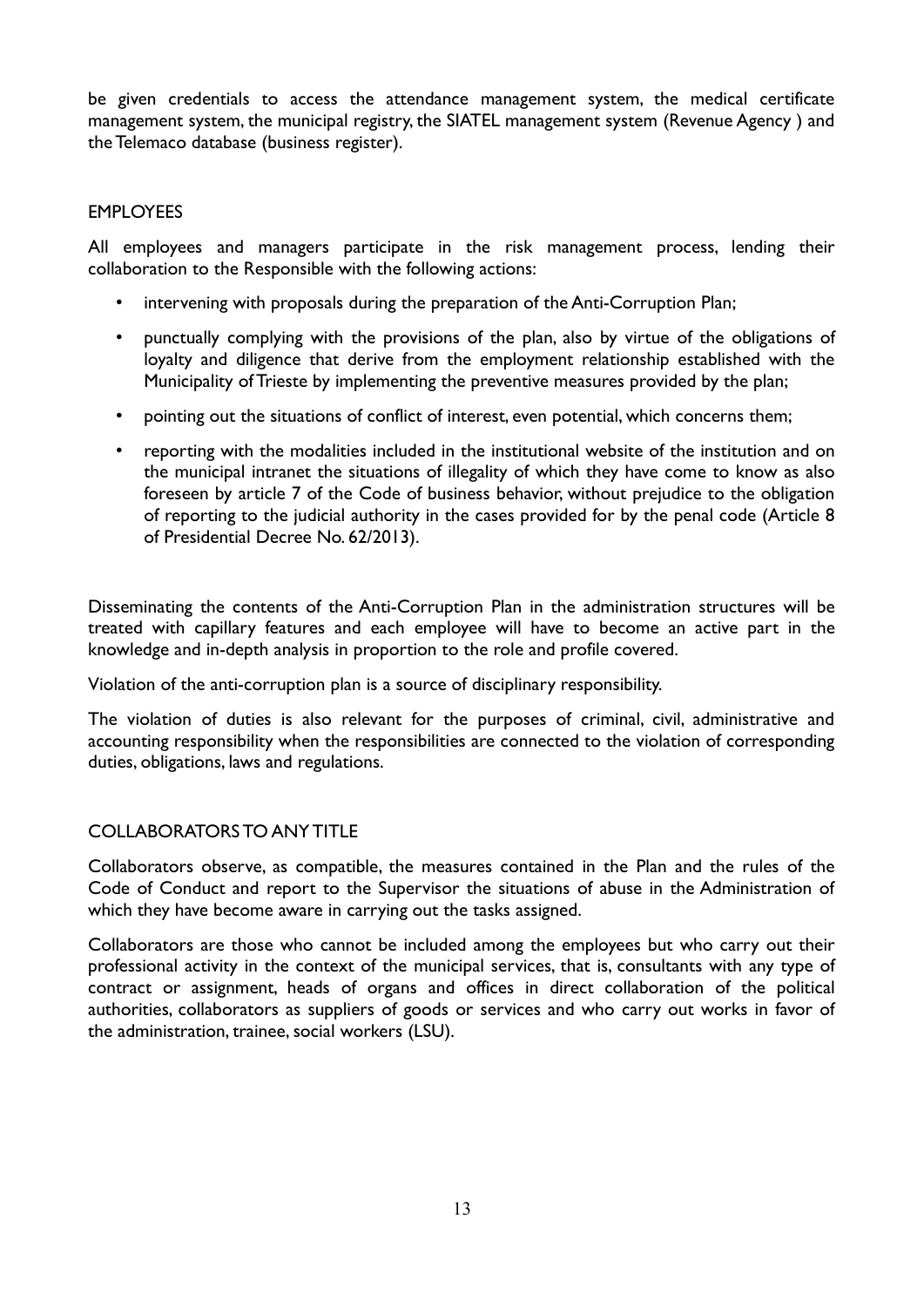### **SECOND PART (RISK MANAGEMENT)**

### **9. IDENTIFICATION OF RISK AREAS AND SENSITIVE PROCESSES**

The identification of the risk areas is intended to allow the determination of the most sensitive areas, so it is necessary to maintain a high level of attention where the preventive measures are already optimally activated, or implement them where they are imperfect.

Article 1, paragraph 16, of the Law no. 190/2012 identifies the areas of risk common to all public administrations, which refer to the proceedings of:

a) authorization or concession;

b) choice of the contractor for the assignment of works, supplies and services, also with reference to the selection method chosen pursuant to the code of public contracts relating to work, services and supplies, pursuant to Legislative Decree no.50 / 2016 (pursuant to Legislative Decree No. 163/2006);

c) granting and disbursement of grants, contributions, subsidies, financial aids, as well as the attribution of economic advantages of any kind to individuals and public and private bodies;

d) competitions and selective tests for the recruitment of personnel and career progressions pursuant to art. 24 of Legislative Decree no. 150/2009.

Further areas of risk for the Municipality of Trieste have been identified, already in the first Anti-Corruption Plan, through a process of analysis of the procedures carried out by the managers and on the basis of the experience gained and the organization of the body collected by the Responsible.

### **9.1. ANALYSIS AND GRADUATION OF RISKS**

Procedures were examined in all the different phases of the initiative, the preliminary investigation, and the adoption of the final act, so as to identify the greater exposure of the responsible subjects.

#### **Risk graduation**

In approving the 2015 Plan, following the suggestions of the OIV, the Municipality of Trieste has adopted a risk grading method, already used by executives, for the various risk areas as perceived in each structure.

The method and its results are reported, the first, at the bottom of the present plan and, the second, in the annex relative to the single cards, offering the possibility to correlate the risk prevention measures to the gravity of the risk.

Such a representation of risk is an important starting point for defining priorities and scheduling the prevention and protection measures to be adopted.

What is emerging is an approval on the "average" risk level. This suggests that in the future the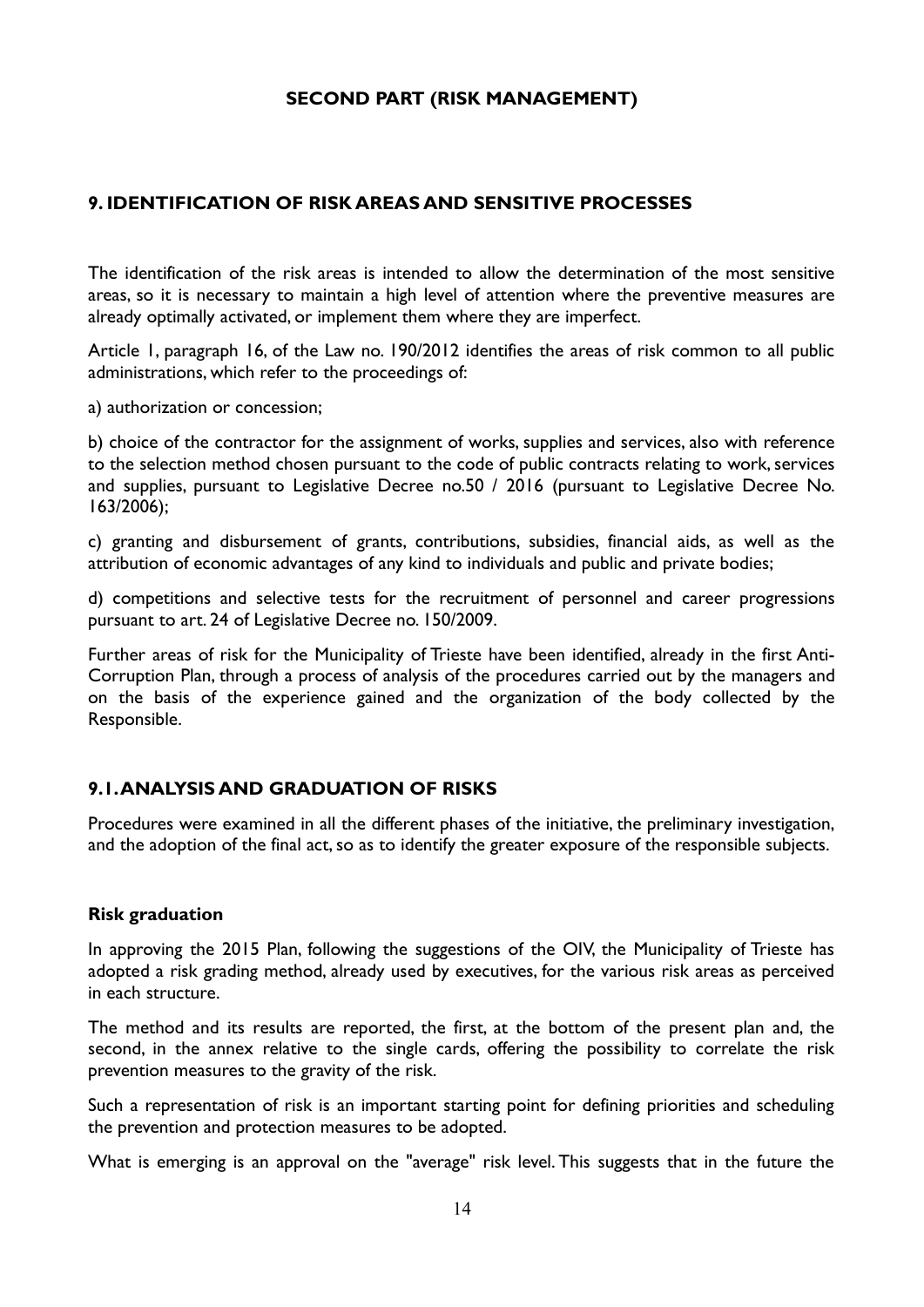actual numerical values should be required.

### **Risk analysis**

As part of the analysis carried out on the risks and on the sensitive processes mapped, it was possible to detect several sensitive processes common to almost all the procedures which in turn provided, as a measure of contrast, the same general actions.

More specifically, the common sensitive processes, such as preliminary investigation segments or inter-procedural acts, were identified in:

- substitute declarations and self-certifications, present in numerous proceedings and necessary for access to various services, especially if on favorable terms;
- publication and transparency phase now provided for a large number of documents;
- delicacy of the motivational phase in the measures;
- knowledge of work procedures and standards of the procedure;
- stages following the adoption of the measures.

To respond to these common themes, the following measures were provided in the individual risk area tables:

- activation of checks (including random checks) eg on self-declarations and ISEE models;
- compliance with the transparency / publicity obligations of the activity performed;
- training activities for the personnel involved;
- compliance with standards and / or regulations where they exist:
- individual abstention in the event of a conflict of interest:
- recording / evidence of the results of the checks carried out;
- need for clear, precise and complete motivation in all measures;
- need for defined procedures;
- internal administrative regularity checks

The same can be better defined as measures of a general nature and within this category, in the following chapter, it will be illustrated how these, together with the other provided ones, are used to allow the development of correct work processes and the minimization of risks.

### **9.2 RISK TREATMENT**

### **FIRST SECTION**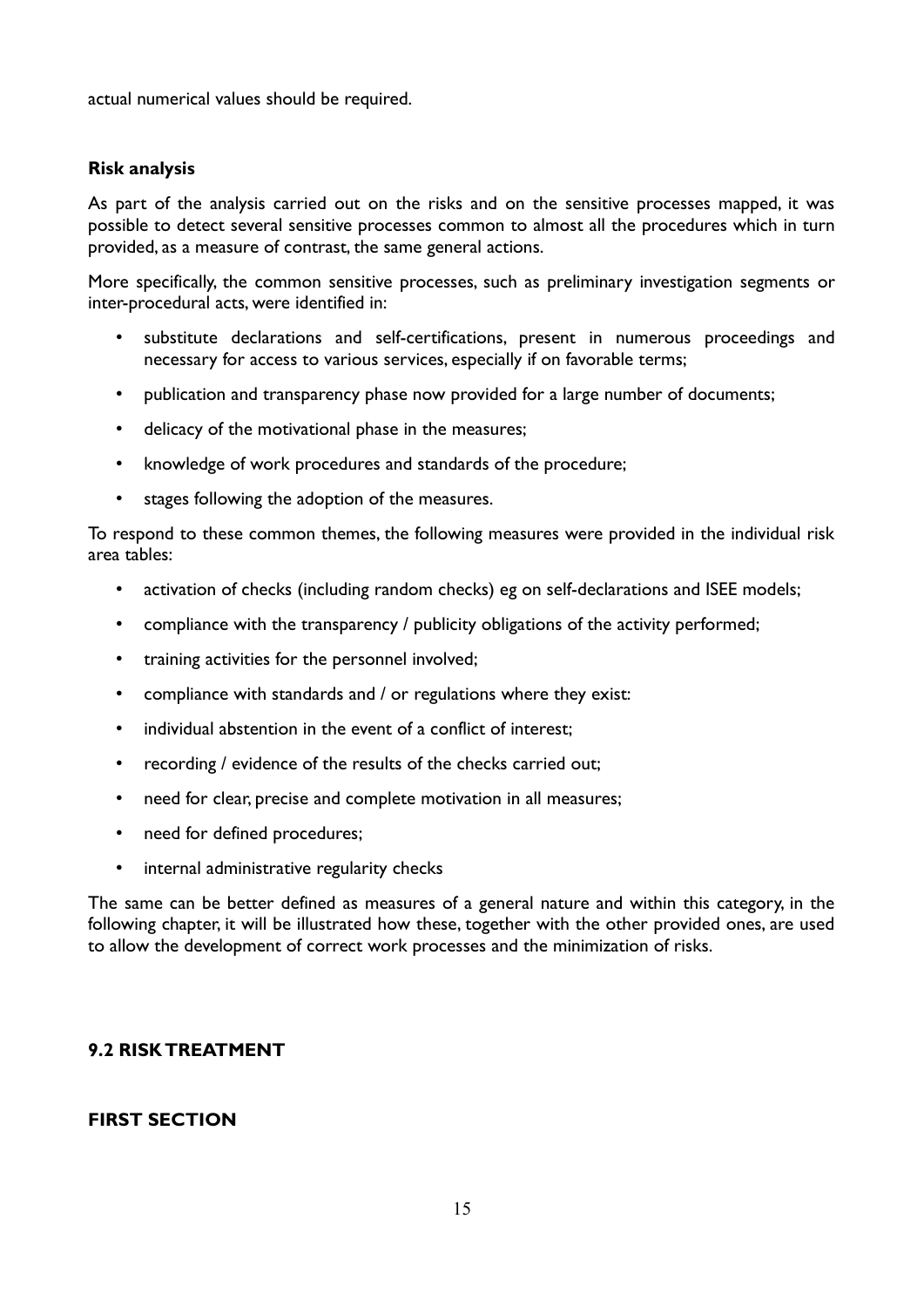### **THE MEASURE OF TRANSPARENCY**

In the Mayor Mandate Program, transparency is understood as the way in which "the Municipality is willing to be observed by its citizens" to constitute a sort of "functional and transparent interface". The Municipality must become a "glass house" where the "Transparency of management and access to documents of the municipality must be guaranteed to citizens"

### **Civic Network: "Transparent Administration" Section**

The section contains the data, documents and information whose publication is mandatory by law or those independently identified by the Municipality in relation to contents deemed worthy of attention.

The compendium of the data to be published, updated as required by the amendments to Legislative Decree no. 33/2013 due to the legislative decree no. 97/2016, is contained in the synoptic table attached to this Plan, drawn on the basis of the model prepared by ANAC with resolution no. 1310 of 12.28.2016.

This attached table shows, for each type of data, documents and information, offices responsible for the completeness and correctness of the contents of the publication, preparatory activities for identifying and/or processing them and for the final transmission to the office responsible for the publication, which operates through an in-house instrumental company.

To make it easier to update the data, we reiterate the opportunity to pursue simplifications and improve automatism, by the competent structures for the individual topics, in line with the institution's computerization plan.

For data that do not have a predefined deadline, update is guaranteed with the frequency indicated in the appropriate column, to ensure an adequate alignment with reality.

The duration of the publication obligation must be understood to be ordinarily set in accordance with current legislation, in five (5) years starting from 1st January of the year following the year in which the publication obligation begins and in any case until the documents published produce their effects.

At the end of the publication duration, documents can be removed and transparency is ensured through the institution of civic access as illustrated below.

With regard to the publication of the procedures followed during 2019, a rewriting work has been carried out in order to use a more accessible language, together with the updating of the information required by Legislative Decree no. 33/203. as amended by d. lgs n. 97/2016 in view of the restyling of the institutional website.

With regard to the publication of managers' financial and income data, after the intervention of the Constitutional Court ruling no. 20 of 23.01.2019 and the subsequent ANAC resolution no, 586 on 26.06.2019, the only balance sheet of the top management of the Municipality was published, precisely the one relating to the Manager Secretary General.

**Civic access**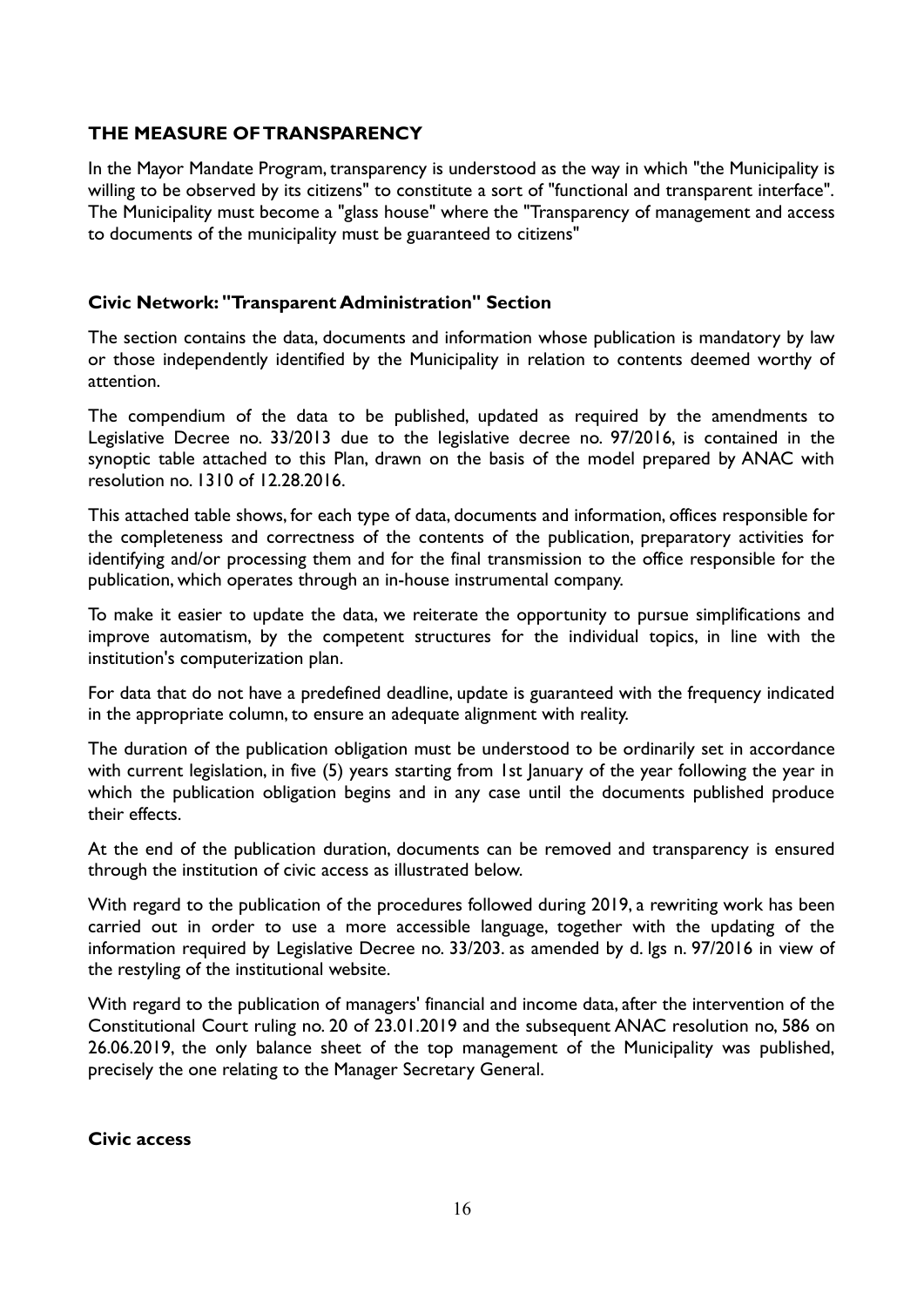Although civic access increases transparency towards citizens, enabling them to participate in the knowledge of the decision-making activity of administrations in an anti-corruption sense, it should be borne in mind that this right must be reconciled with the right to privacy of private citizens and with professional secrecy,

Civic access is governed by articles 5 and following of legislative decree no. 33/2013 as amended by Legislative Decree no. 97/2016 and completes the document access rules provided by the law on the procedure no. 241 of 1990.

Therefore, in the legal system, as also illustrated by ANAC with the guidelines referred to in Resolution no. 1309 of 12.28.2016, three different types of access can be distinguished:

- "documentary" access governed by Chapter V of Law no. 241/1990 to protect the juridically protected interests of citizens; the peculiarity is that the applicant must prove to be the holder of a "direct, concrete and current interest, corresponding to a legally protected situation and connected to the document to which access is requested", ie access regulated by Chapter V of the law no. 241/1990 to protect the juridically protected interests of citizens;

- simple "civic" access to documents subject to publication obligations, introduced for the first time by art. 5, paragraph 1, of the decree to reorganize transparency, (Legislative Decree No. 33/2013), concerning the right of anyone to request the availability of documents and information whose publication is mandatory; constitutes a remedy for failure to comply with the publication obligations imposed by the law, superimposing on the publication duty, the right of the private party to access the documents, data and information affected by the default

- "generalized" access as per art. 5, paragraph 2, and subsequent articles of the aforementioned transparency decree as amended by Legislative Decree no. 97/2016 which introduces a high level of transparency by fully implementing the principle of freedom of information (the so-called FOIA Freedom of Information ACT) in order to favor widespread forms of control over the pursuit of institutional functions and the use of public resources and promote participation in the public debate; it represents a definitely innovative institution which translates into a right of access not conditioned by the ownership of legally relevant situations and having as its object all the data and documents and information held by the public administrations, further than those for which a publication obligation is established provided for in the same decree or other regulations.

There are limits to access to protect public and private interests that may be prejudiced by the dissemination of certain information.

#### Absolute limits (Article 5 bis, paragraph 3)

Generalized access is excluded in cases where a rule of law, based on a prior and general assessment, to protect priority and fundamental interests, definitely provides for the non-ostensibly of data, documents and information or allows it according to particular conditions, methods and / or limits inherent to:

a) State secrecy pursuant to art. 39 of the law of 3 August 2007, no. 124;

b) other cases of prohibition of access or disclosure provided for by the law, including cases in which access is subject to the regulations in force to compliance with specific procedures or limits, including those referred to in art. 24, paragraph 1, of Law no. 241 of 1990 that relate to: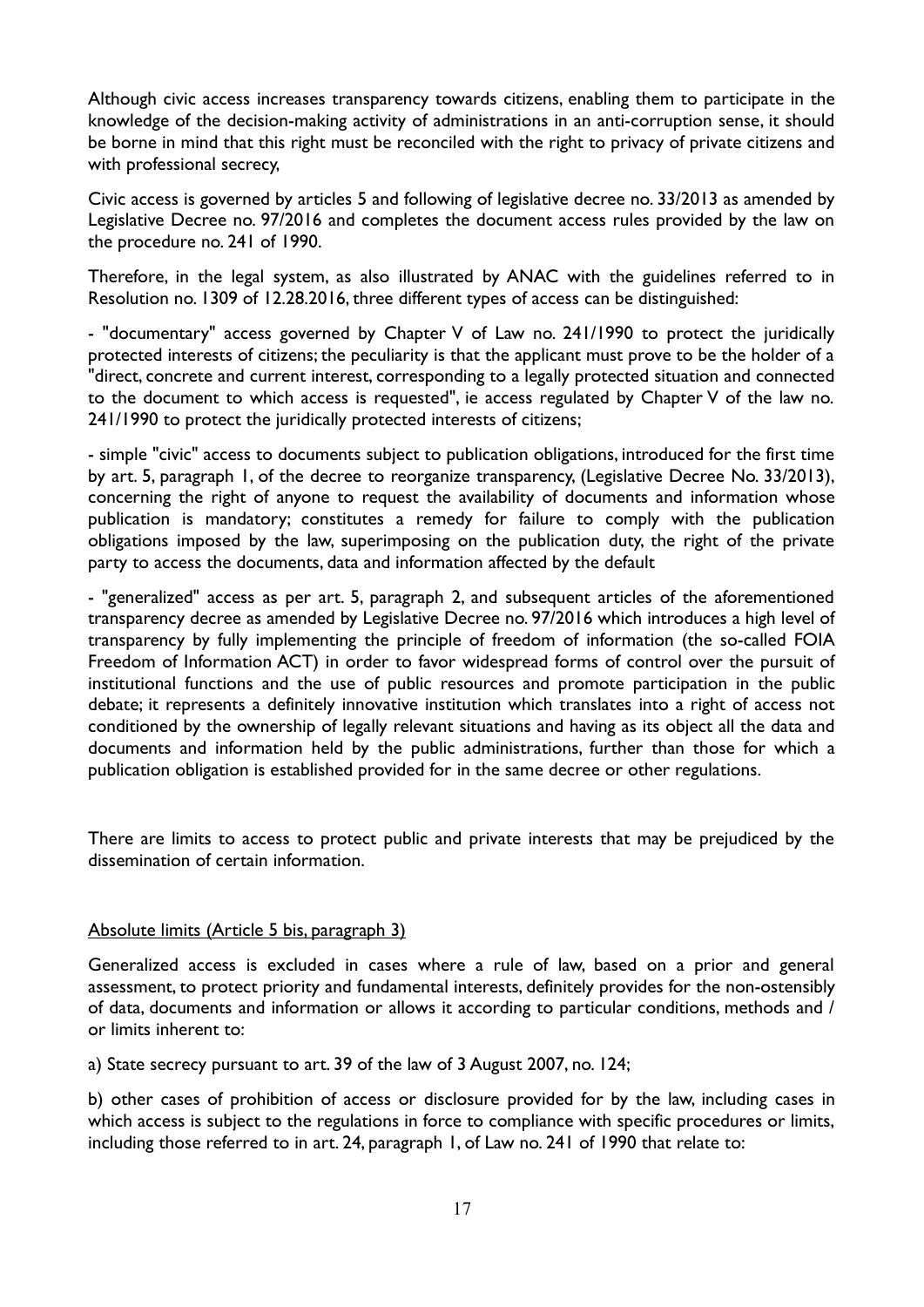1) the disclosure prohibitions expressly provided for by the government regulation referred to in paragraph 6 of the art. 24 of law 241/1990 and the regulations of public administrations adopted pursuant to paragraph 2 of the same article 24;

2) in tax proceedings, to the particular rules governing them;

3) with regard to the activity of the public administration aimed at issuing legislative, general administrative, planning and planning acts, with the particular provisions that regulate their training;

4) in selective proceedings, to the exclusion of administrative documents containing information of a psycho-aptitude nature relating to third parties.

Beyond the cases indicated above, there are limits (relative or qualified exceptions) placed to protect public and private interests of particular legal importance listed in paragraphs 1 and 2 of art. 5 bis of the transparency decree.

#### Relative limits (Article 5 bis, paragraph 1)

The regulation of generalized civic access provides for the possibility of rejecting the request if the refusal is necessary to avoid a concrete prejudice to the protection of one of the public interests inherent in:

- a) public security and public order;
- b) national security;
- c) defense and military matters;
- d) international relations;
- e) political, financial and economic stability of the State;
- f) investigations into crimes and their prosecution;
- g) regular performance of inspection activities.

In addition, pursuant to article 5 bis, paragraph 2, the refusal is necessary to avoid the concrete prejudice to the protection of the private interests specifically indicated by the law, namely:

- a) protection of personal data;
- b) freedom and secrecy of correspondence;

c) economic and commercial interests of a natural or legal person, including intellectual property, copyright and trade secrets.

#### Relationships between generalized access and document access

Given that simple civic access responds to the need to resolve the administration's failure to comply with publication obligations, the difference between generalized access and document access is to be sought through a balance of the right of transparency and the need for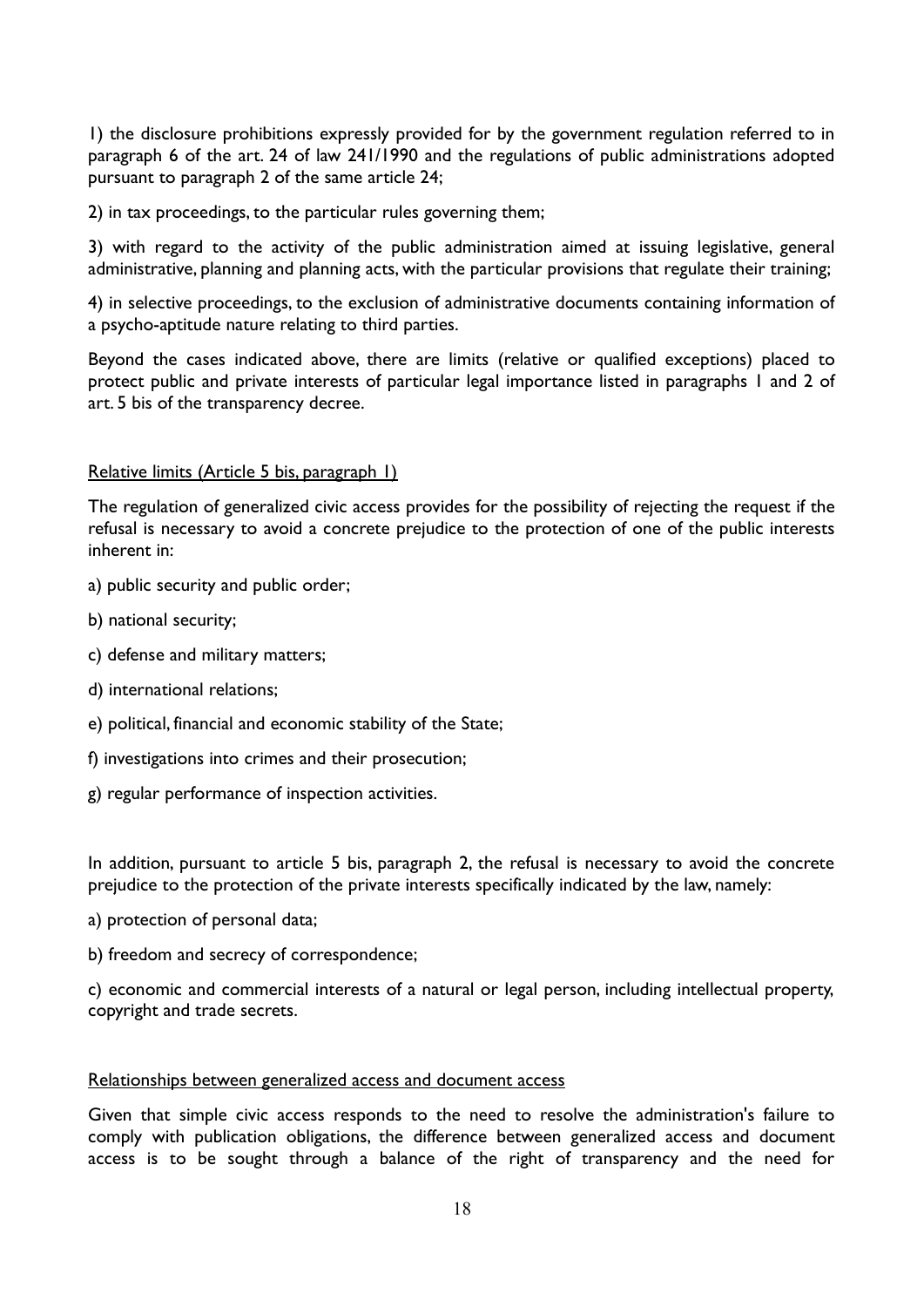confidentiality of public or private third parties.

The deepest protection lies in the access to documents, that is to guarantee as much as possible access to administrative documents whose knowledge is necessary to take care of or defend their legal interests, subject to compliance with the interest in protecting the right to privacy of third parties.

Vice versa, if a request for document access is denied due to lack of the assumption of the qualified legal situation to be protected, and there is no infringement of third parties' interests, the request of the same document can be accepted as a generalized access since this right is wider.

#### Organizational measures to implement general civic access

The page of the Transparent Administration Section of the Institutional Site dedicated to civic access contains the forms, the referring subjects and the contact details to activate this right.

All requests, even if not directly received by the Transparency Manager, are brought to his attention to ensure a uniform treatment.

Normally the requests and the relative responses are up to the structures responsible for the subject, while the Transparency Managerkeeps the power to provide for any cases of delay or inertia or in the case of multidisciplinary requests.

In order to make it possible to create the "register" of civic accesses, also to be published on the institutional website every six months, a special title was prepared in the sectional protocol of the Responsible on which the entrances and departures are recorded, for a prompt evidence of traffic and timing

#### **Liability arising from the violation of the Transparency provisions**

The changes made to Legislative Decree no. 33/2013 concern the extension of the liability system, as well as the non-fulfillment of publication obligations, including the refusal, deferral and limitation, outside the cases permitted by the regulations (art. 5 bis of the legislative decree no. 33/2013 as introduced by Legislative Decree no. 97/2016) of civic access.

In the cases of non-fulfillment mentioned above, managers respond according to their managerial responsibility.

#### **Strategic Objective**

The need to include strategic objectives aimed at achieving greater levels of transparency, represented in art. 10, paragraph 3, of Legislative Decree no. 33/2013, as amended by Legislative Decree no. 97/2016, can be oriented to the definition of flows for the automation of the publication on the transparent section to be broken down into specific objectives within the digital transition, provided by the rules on the digitization of the public administration.

### **SECOND SECTION**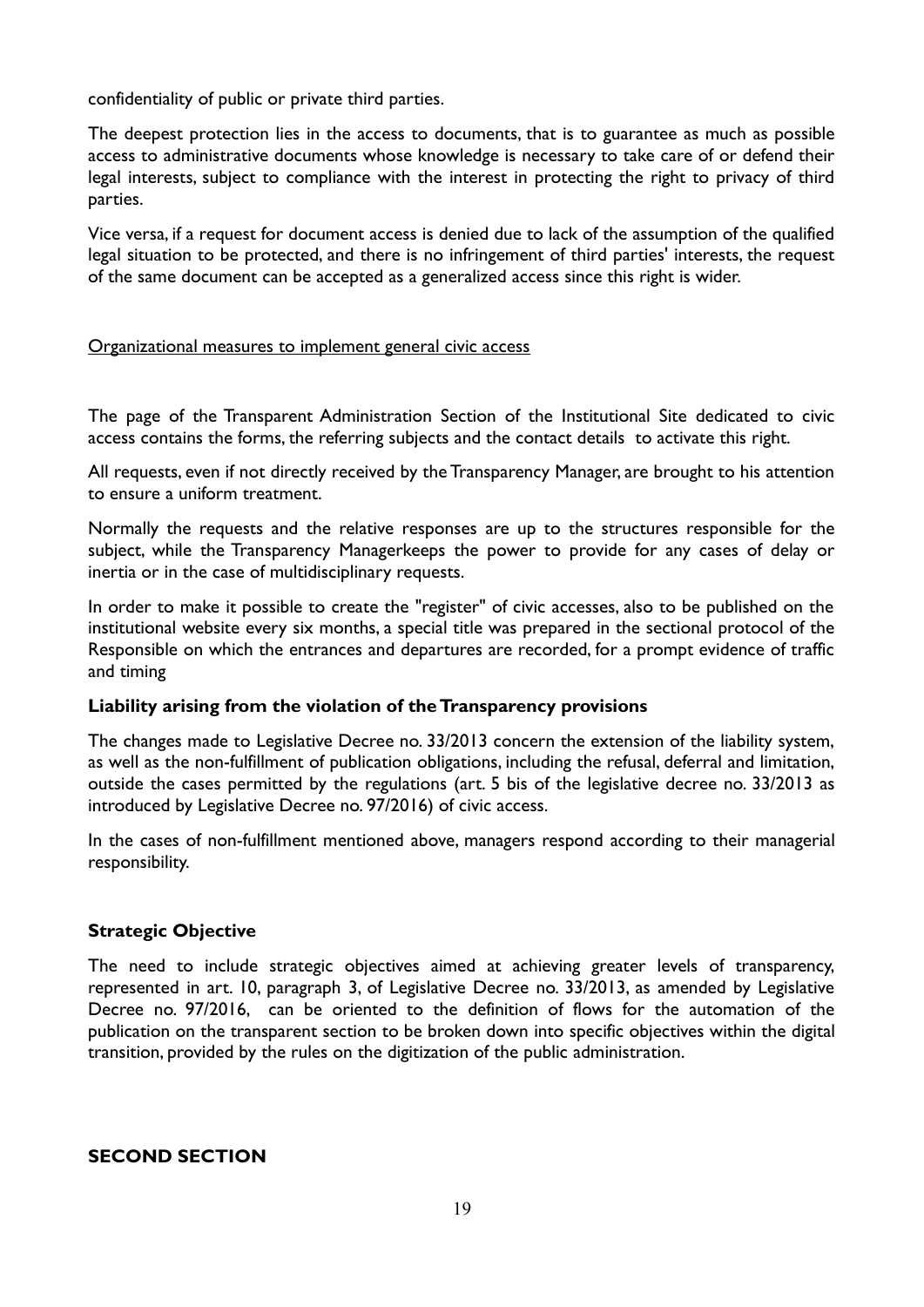# **A) OTHER MANDATORY MEASURES (provided by the PNA)**

### **Code of Conduct**

The law no. 190 of 6 November 2012, containing "Provisions for the prevention and repression of corruption and illegality in the public administration", which amended art. 54 of the legislative decree no. 165 of 2001, provides for the adoption of an internal code of conduct for each administration.

The Municipality of Trieste has adopted, in accordance with the ANAC guidelines, its own internal code of conduct by resolution of the City Council no. 31 of 01.01.2014.

The updated Code of Conduct was approved by the Town Council with resolution no. 234 of 24.05.2018 and entered into force, replacing the previous one, on 13.06.2018.

The new Code of Conduct was widely disseminated, published on the corporate website of the Municipality and each Manager was invited by the Director of Human Resources to send the Company Code of Conduct to employees.

In addition, copies of the code were sent to private subjects that supply goods, provide services or carry out works in favour of the Municipality of Trieste.

The explanatory report published in the Transparent Administration Section of the institutional website of the Municipality specifies the changes and innovations made, including the implementation of regulatory changes in the field of Whistleblowing, highlighting the role of managers in the realization of organizational well-being as a positive element also in order to achieve the optimization of the quality of services offered to citizens.

### **Staff rotation**

The rotation of personnel is to be considered as a preventive organizational measure aimed at limiting the consolidation of relationships that can feed improper dynamics in administrative management. The alternation reduces the risk that a public employee, dealing for a long time with the same type of activity, services, procedures and establishing relationships always with the same users, can be subjected to external pressures or can establish relationships potentially capable of activating inadequate dynamics .

Furthermore, the turnover of personnel is a measure of organizational enhancement since it allows greater flexibility and extension of the use of personnel.

In the context of the Municipality of Trieste, in fact, a systemic rotation is produced in numerous sensitive areas for anti-corruption issues (eg contracts, public works, private building, economic activities, cultural contributions and local police), due to various reorganizations of the structures, for the exit of numerous managers and the entry of new ones.

If necessary, this organizational method dictated by the need to dynamize and renew the activity of the institution and the way of working will be subject to further changes that will take place during the coming year. Therefore, the rotation method that follows, which represents a valid means in case of creation situations of orgnizational stiffness, can be considered residuary.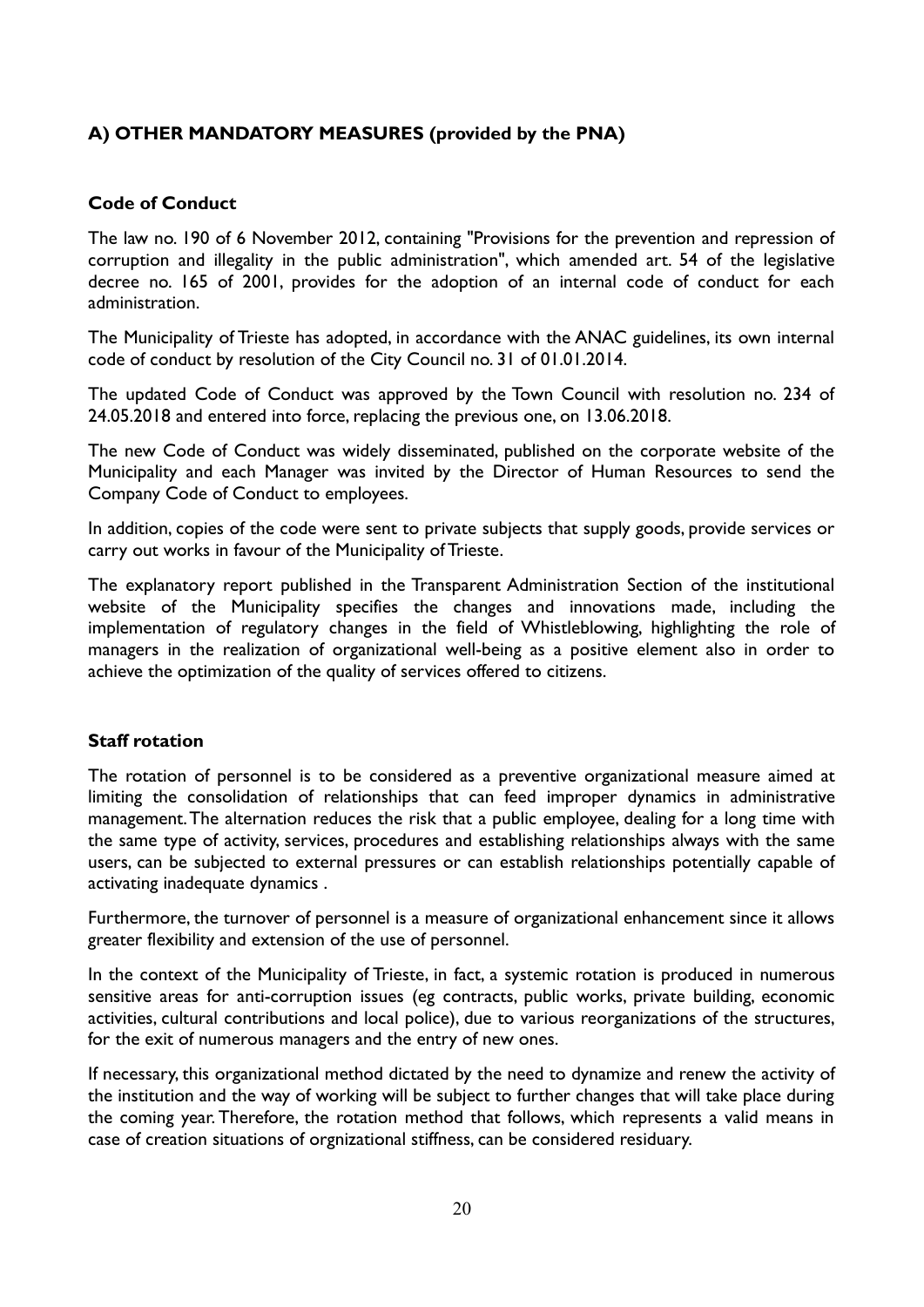The staff turnover is also a measure of organizational benefit since it allows greater flexibility and expansion of staff use and enhancement of internal resources, without any prejudice for professional specializations.

In the Municipality of Trieste a systemic rotation is produced as a consequence of the natural turnover (new hires compared to retirement) so that the level approaches the established rotation rate.

#### **Rotation discipline**

*Subjective scope*: managers, POs, process managers, tender and competition commissioners and employees.

*Objective rotation areas of managers*: in addition to and with a prevalence criterion with respect to the rules on the assignment of managerial positions in force in the institution, the rotation must involve at least 20% of the management positions over a period of 5 years.

The rotation must be carried out in compliance with the professional requirements and may involve a greater number of management positions to ensure the exchange of professionalism between the areas subject to greater or lesser risk.

*Objective areas of rotation of the organizational positions*: the rotation of the officials (PO) is determined with a phase shift of one year compared to that of the managers and takes place every 5 years. It must cover at least 20% of the organizational positions in each individual Area.

*Objective areas of rotation of the processors other than the organizational positions*: the rotation of those responsible for the processes at risk takes place, within the same Area, every 5 years with a phase lag of 2 years compared to that of managers.

*Objective areas of rotation of employees*: employees not belonging to the previous groups operating in the risk areas must, in any case, rotate on a five-year basis for a percentage of 20%.

Rotation is anticipated immediately in the event of conflict of interest relating to the functions attributed to the managerial position held during the course of a year.

The staff rotation procedures must be accompanied by adequate training about the new subjects that will be treated. This presupposes participating in training moments designed to better prepare the staff for the new assignment.

In sectors most exposed to the risk of corruption, other organizational preventive actions must be adopted so as to have a similar effect to that of rotation,

As for the extraordinary rotation to be applied after the occurrence of corrupt phenomena, this hypothesis is related to the ordinary powers conferred by the d. lgs n. 165/2001 to managers (art. 16, paragraph 1, letter l-quater) and is jointly implemented by the Manager and the Disciplinary Procedures Office.

#### **Potential conflicts of interest - Abstention obligation in case of conflict of interest**

Pursuant to the Law no. 241/90 on the administrative procedure the case of conflict of interest the person in charge of the procedure must abstain, signaling any situation of conflict, including potential.

In the public sector, the conflict of interest occurs in situations where a secondary interest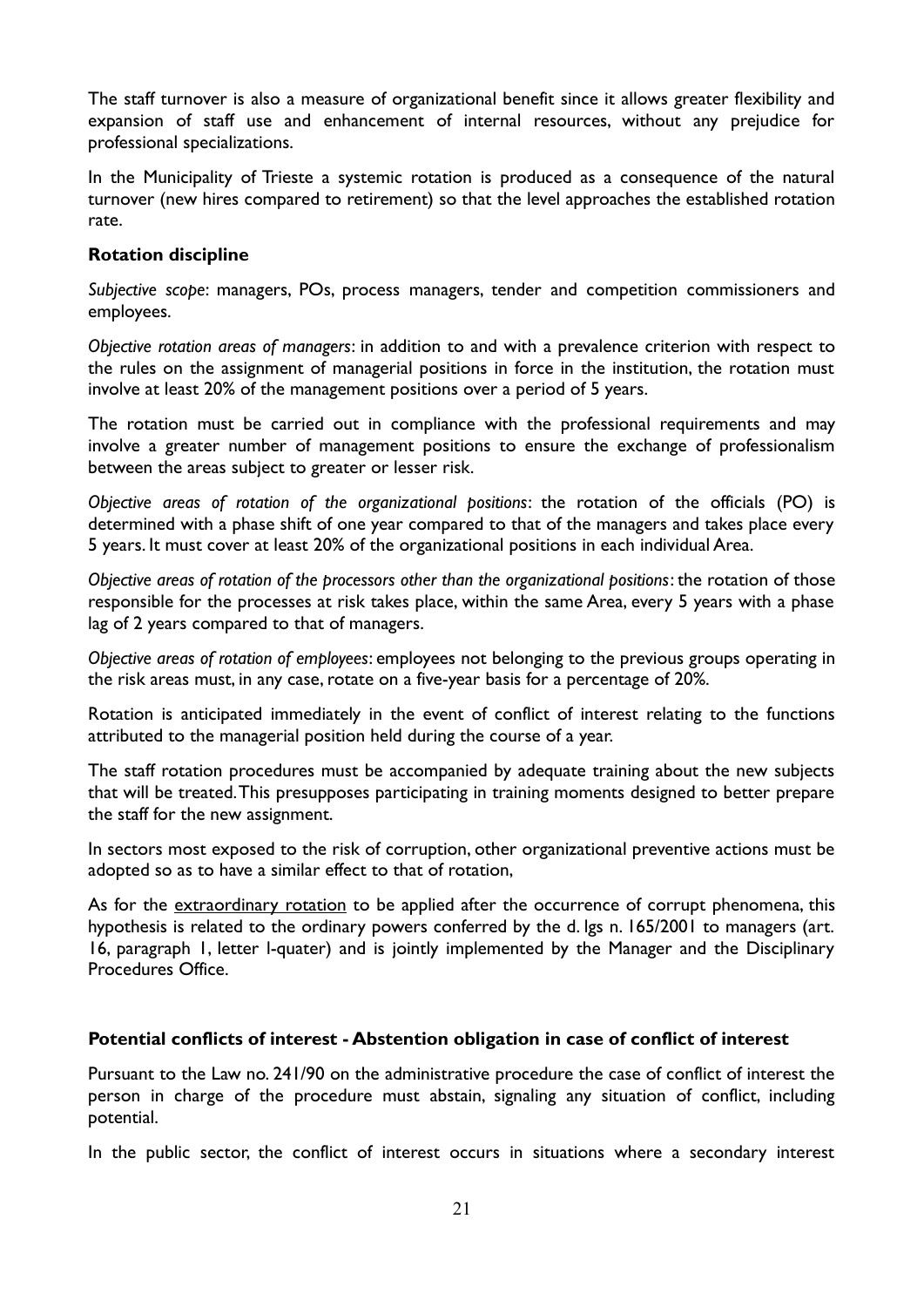interferes or could tend to interfere with the primary interest, invalidating the ability of the public official to act in accordance with his/her duties and responsibilities towards the community.

The OECD (Organization for Economic Cooperation and Development) has identified three types of conflicts of interest:

- A real conflict of interest that involves a conflict between the public mission and the private interests of a public official, in which the latter has private interests that could unduly influence the fulfillment of his public obligations and responsibilities;
- An apparent conflict of interest that exists when it seems that the private interests of a public official may unduly influence the fulfillment of his obligations, but, in fact, this is not the case;
- A potential conflict of interest that occurs when a public official has private interests that could give rise to a conflict of interest if the official were to take on specific official responsibilities in the future.

In addition, numerous bodies have defined the typical types of conflict of interest in specific sectors, such as a group of Member State experts with the coordination of the OLAF Prevention of Fraud Unit (Unit D2) which issued the Guide management practice drawn up with reference to conflicts of interest in tender procedures in the framework of structural actions to which reference is made for further information.

The code of conduct of the public administrations D.P.R. no. 62 of 16.04.2013 in particular provides for two general cases:

- that referred to in Article 6 (which corresponds to the specification of Article 4 of the Code of Business Conduct) according to which the employee informs the office manager in writing of all the direct and indirect reports of collaboration with private subjects, in any way paid, that they have or have had in the previous three years. The employee must refrain from making decisions or carrying out activities in situations of conflict, even potential.
- that referred to in Article 7 (which corresponds to the specification of Article 5 of the Code of Business Conduct) according to which the employee abstains from participating in the adoption of decisions or activities that may involve his own direct and indirect interests or if there are serious reasons of convenience. The responsible manager decides on the abstention.

From article 6, as highlighted in the Guidelines for the adoption of the Codes of conduct in the institutions of the NHS issued by the ANAC with Resolution no. 358 of 29/03/2017, we draw a further distinction between:

- direct conflict of interest, or that involves the satisfaction of an interest of the person required to comply with the Code;
- indirect conflict of interest, or that concerns entities or individuals other than the subject required to comply with the Code but connected to it.

Finally, for the near future, the last elaborations of the ANAC with the articulated guidelines (see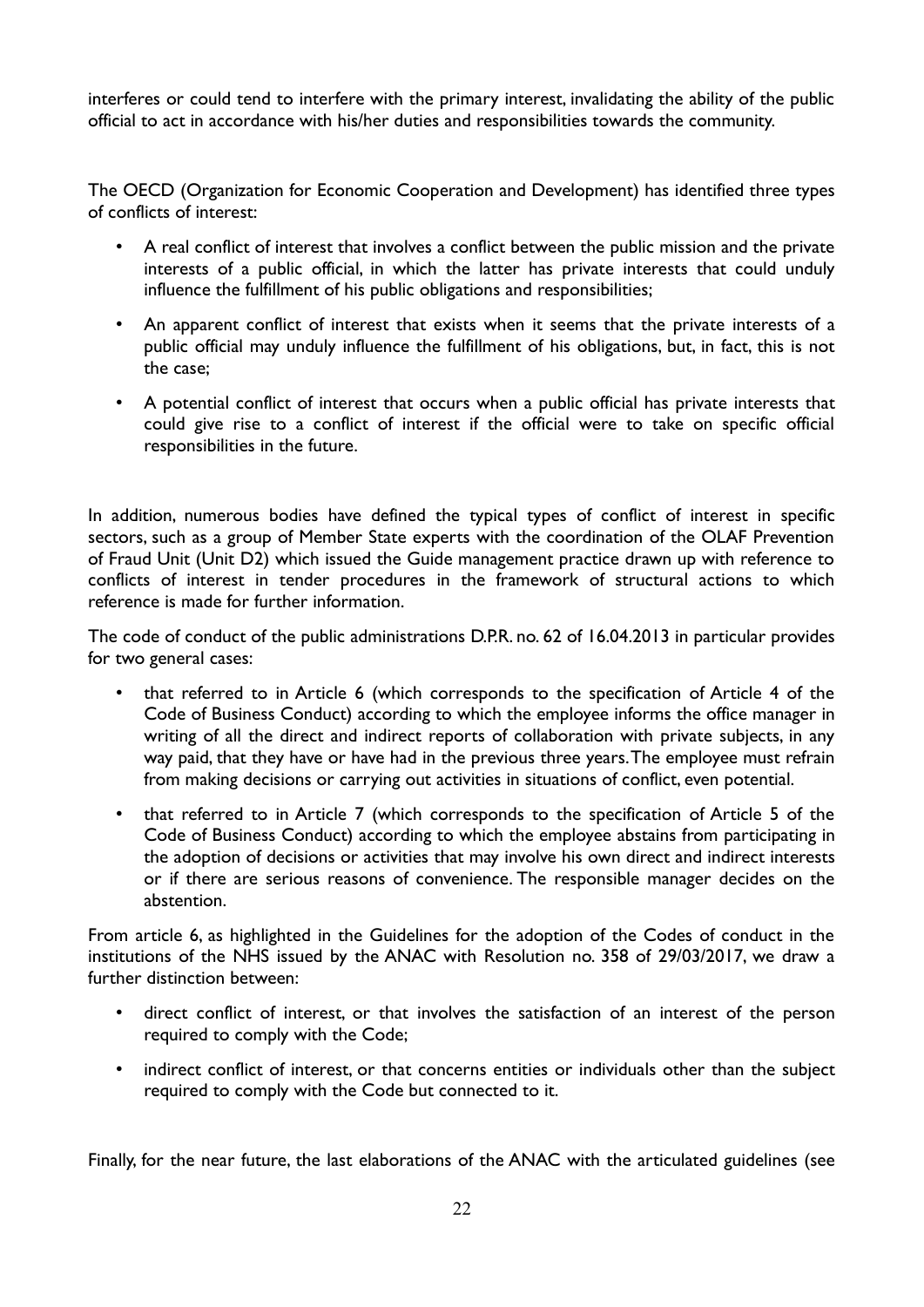consultation on the site of 11.19.2018) for the identification and management of conflicts of interest in contract awarding procedures public.

Compliance with the obligation of abstention in the event of a conflict of interest is facilitated by the dissemination of specific forms containing the declarations relating to the cases provided by the Codes of conduct to be used in the event of even only the potential existence of a conflict.

The conflict and abstention verification system is articulated in the institution through the following phases:

- compilation of the model by employees who find themselves in one of the conflict situations identified by the code in relation to the practices dealt with;
- in the case of Article 6 the employee must abstain independently and the manager must only take note of it;
- in the case of art. 7 the verification of the conflict and the decision on the abstention is taken by the manager who pronounces himself at the bottom of the declaration about the existence of the conflict and, if so, indicates how to overcome it (for example the abstention on the part of the employee and / or the invocation of the practice by the manager);
- transmission of a copy of the complete declaration of the decision to the Anti-corruption Officer.

The procedure is completed with an annual monitoring through the registration, by the Anti-Corruption Office, of the details of each type of conflict, with the prescriptions identified the date of beginning and closure of the same, in order to quantitatively measure the phenomenon, evaluate the effectiveness of the measures adopted to resolve conflict cases and identify any emerging organizational critical issues.

As a preventive measure the articles of the Code of Conduct indicated above will be to submitted to new hires, requesting their signature and a declaration of non-existence of the conflict to those who are transferred from one office to another.

#### **Performance of office assignments - extra-institutional activities and assignments**

Among the obligations provided for by L. no. 190/2012, the adoption of a provision aimed at identifying the duties prohibited to employees is also included.

At the Municipality of Trieste, the subject was already governed by a specific regulation containing the "regulation of activities and non-working duties" which, adopted in 1999, was subsequently supplemented by specific provisions of the regulation on part-time and the Code of conduct company approved in 2014.

In order to give an organic and unitary structure to the matter, the competent Human Resources office has prepared a single regulatory text, including all the relevant regulations and in line with the Code of Conduct, approved with joint resolution no. 627 of 4 December 2017 and entered into force on 22 December 2017.

### **Conferral of management positions in the case of particular activities or previous assignments**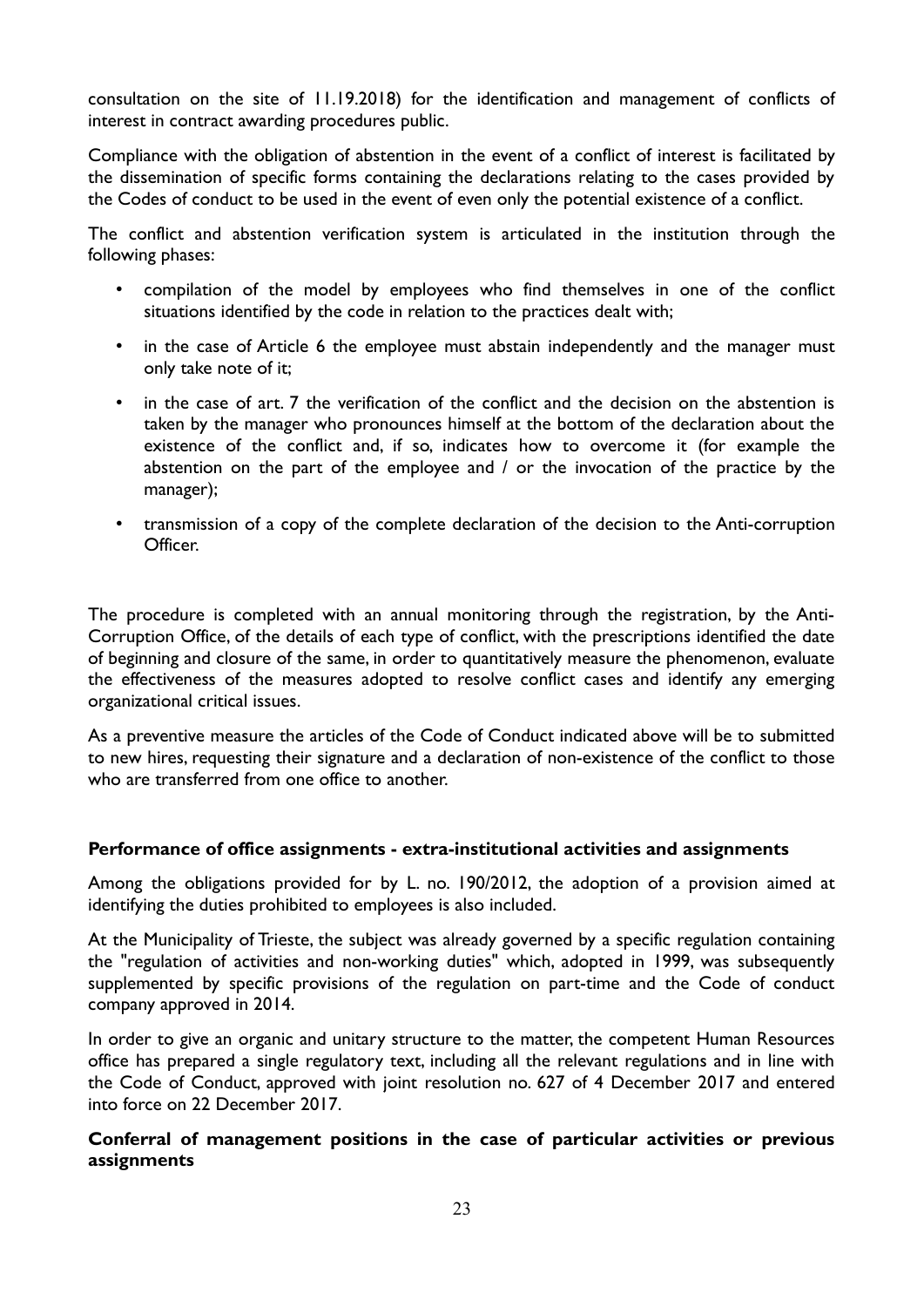The following are the reference standards and the measures envisaged:

**Article 3, paragraph 4, of Legislative Decree n. 39/2013 Non-assignment of offices in the event of conviction for crimes against the public administration**

**Article 35-bis, paragraph 1 letter b, of Legislative Decree n. 165/2001, "prevention of corruption in office assignments"**

**Article 4 of Legislative Decree n. 39/2013 Non-transferability of positions in state, regional and local administrations to subjects coming from private law bodies regulated or financed**

**Article 7 of Legislative Decree n. 39/2013 Non-assignment of appointments to members of political bodies at regional and local level**

To verify compliance with the aforementioned rules, executives are asked to provide a declaration on the absence of non-assignability causes; any subsequent occurrence of a cause for nonassignment resulting from a criminal conviction must be promptly communicated.

The control of all the declarations is carried out by acquiring the certificates of the criminal record with regard to the case of art. 3, paragraph 4 of Legislative Decree n. 39/2013.

### **Article 5, paragraph 9, of the Legislative Decree n. 95/2012 modified by article 6 of the Legislative Decree n. 90/2014 converted with amendments from L. n. 114/2014. Reduction of public administration expenses**

To ensure compliance with the ban in question, the following directive applies to the competent offices:

"In announcing the comparative procedures for study and consulting assignments, the notices will state as a condition for the admission to participation the non-existence of the state of retirement within the period of the contractual service."

In line with the directives of the previous plans, in the individual contracts stipulated since 2015 with the managers, a substitute declaration has been included attesting the non-existence of the state of quiescence. A similar declaration must be included in contracts relating to study and consulting assignments.

Sample declarations will be made on the declarations acquired, for subjects born before 1970, according to the general rules also through the consultation of the databases of other institutions.

### **Specific incompatibilities for managerial positions Chapter V - VI of Legislative Decree n. 39/2013**

The institution's managers are required to submit a declaration of non-existence of a situation of incompatibility to be updated every year. In the case before the expiration of the previous declaration there is a cause of incompatibility the same must be promptly communicated.

The aforementioned declarations will be checked on a sample basis according to the general rules.

# **Article 35-bis, paragraph 1 letters a) and c), of Legislative Decree n. 165/2001, "preventing the phenomenon of corruption in the formation of commissions"**

In order to ensure compliance with the aforementioned mandatory regulation, the following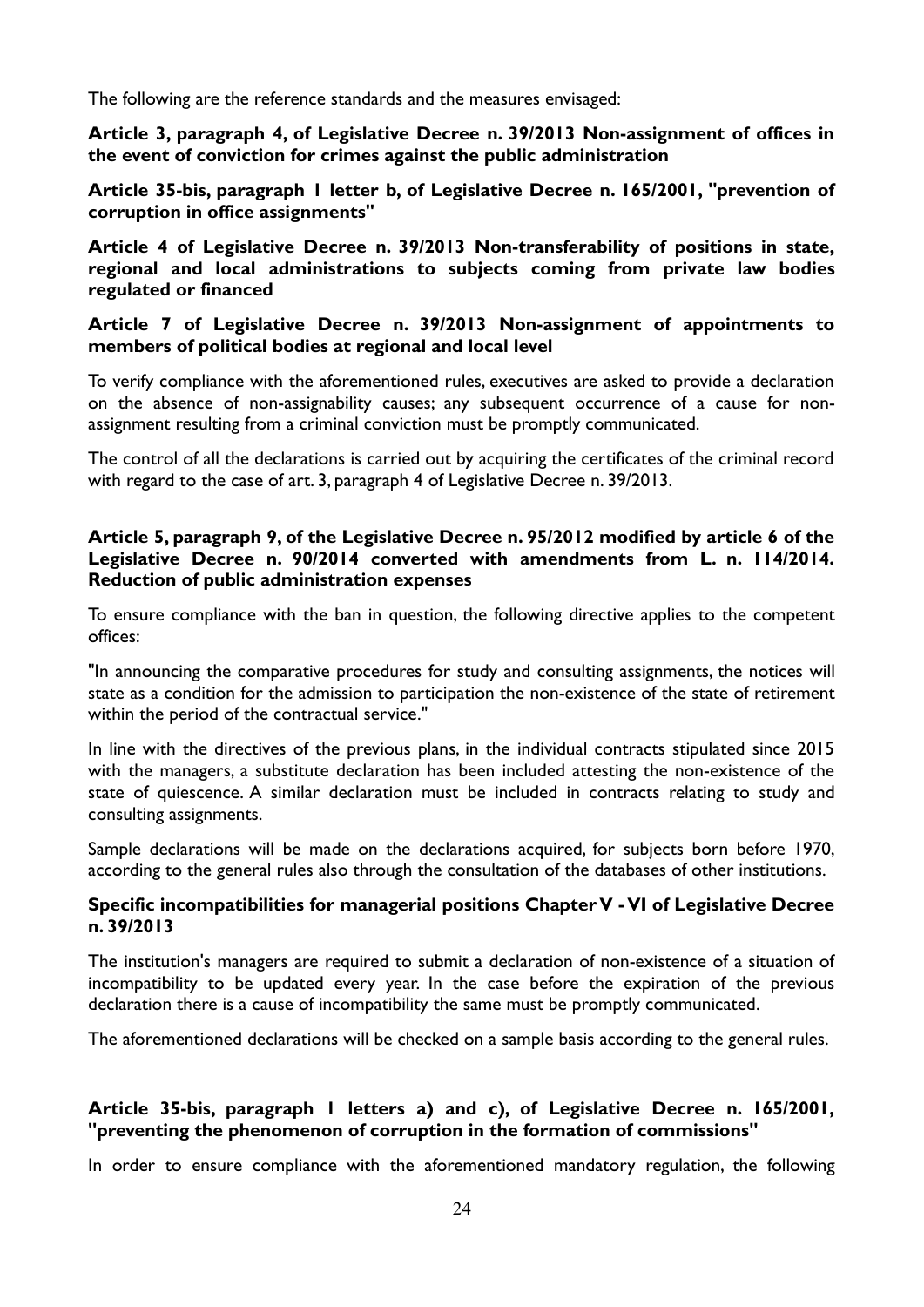directive is established aimed at the bodies of the entity that are in the situation of appointing competition, selection or tender commissions:

Participants in the competition, selection or competition commissions must be required to sign the individual substitutive declarations concerning the non-existence of convictions, even with a final judgment, for the offenses set forth in Chapter I of Title II of the Book of the Code criminal.

On declarations, the offices will have to carry out random checks by consulting the register.

### **Activities following termination of the employment relationship (pantouflage revolving doors)**

### **Article 53, paragraph 16 ter, of Legislative Decree n. 165/2001, added by article 1, paragraph 42, letter l) of the l. n. 190/2012**

To comply with the aforementioned rule, the following directive has been explicitly established for the Contracts Service:

In the calls for tenders or in the preparatory deeds for assignments, also through negotiated procedure, the subjective condition of not having concluded subordinate or autonomous employment contracts and in any case not having assigned tasks to former employees who have exercised authoritative or negotiating powers for public administrations account towards them for the three years following the termination of the relationship.

Likewise, the exclusion from the awarding procedures towards the subjects for which the situation mentioned in the previous point has emerged will be ordered.

Consequently, in the contracts for the assignment of works, services and supplies, specific termination clauses will be included if the declarations regarding compliance with this condition are not made by the subjects dependent on the contracting companies.

Furthermore, at the time of termination of the service, the managerial staff or the persons in charge of organizational positions are asked to sign a document containing the explanation of the prohibition in question, with which the subject undertakes not to perform work, either by way of work subordinate is self-employed, for three years following the termination of the relationship with the recipients of the measures adopted or contracts concluded with the decision-making contribution of the employee in the last three years of service.

### **Protection of the employee who reports offenses (also known as Whistleblower)**

The matter, introduced into the public service with the anti-corruption law 190/2012 through the art. 54 bis of the legislative decree no. 165/2001 on the organization of work employed by public administrations, has just been reformed with Law no. 179 of 11.31.2017 in particular, with respect to the protection of the employee who reports any illegal activity explicitly prohibiting retaliatory effects against him or her and absolutely conditioning the disclosure of the identity of the employee, even when it is indispensable for the defense of the accused.

These changes were also referred to in the update of the Code of Conduct.

Although not modified, until the issuing of new guidelines by the ANAC, account is taken of those that occurred with the determination no. 6 of 04.28.2015 dell'ANAC which were already incisive about the need to use technical measures to preserve the confidentiality of the identity of the reporting person.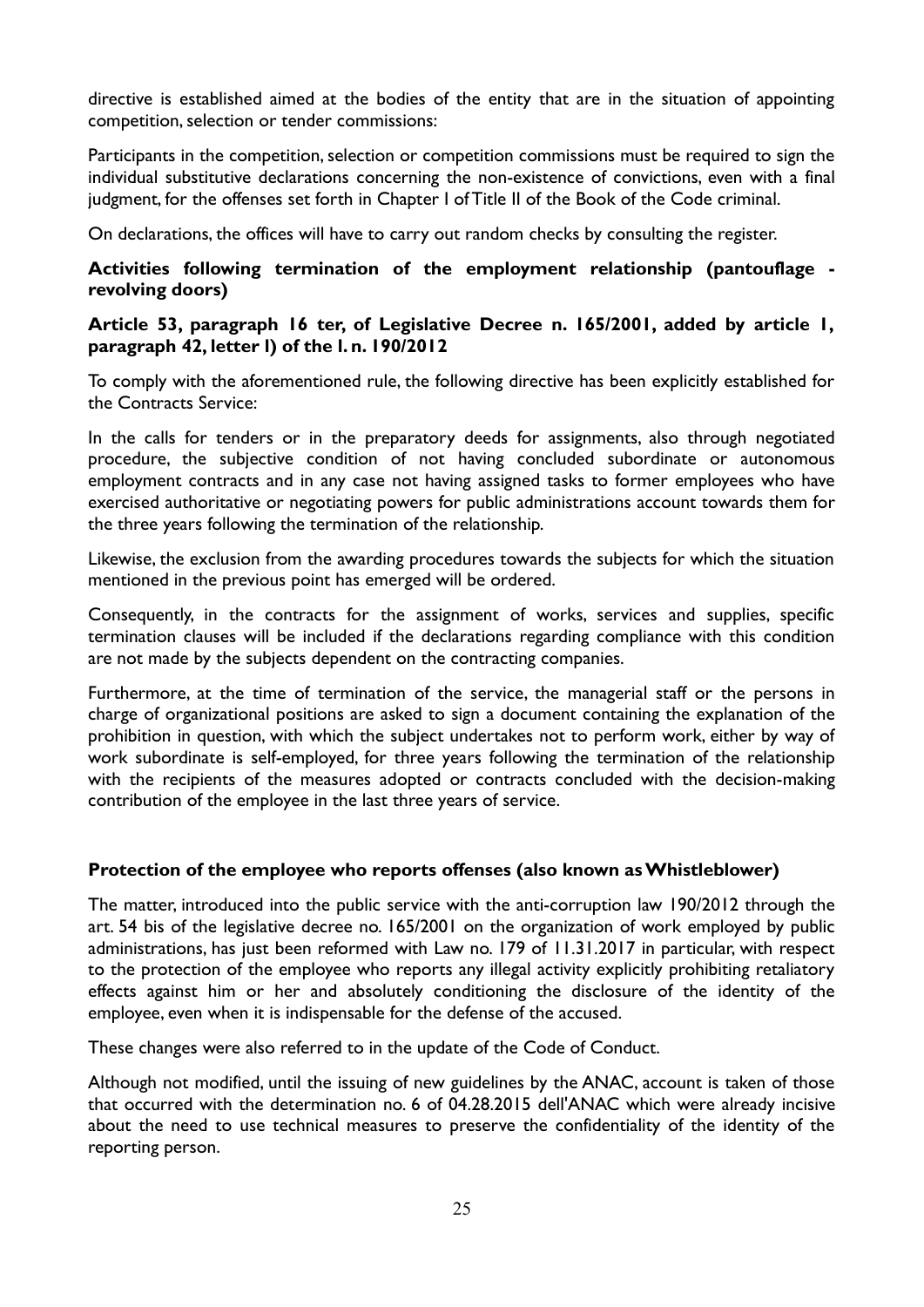Reports of violations or irregularities, offenses or conduct that are in any case detrimental to the entity can be made by employees in the strict sense, to which are added the collaborators or consultants with any type of contract or assignment and the workers as well as the collaborators to any title of companies supplying goods or services or carrying out works in favor of the administration.

The aforementioned subjects are referred to the privacy protection measures illustrated in this paragraph.

To guarantee the privacy of the informant, the aforementioned reports may be addressed to the Responsible of the Municipality of Trieste, in one of the following ways:

- by e-mail to the box of the Manager (responsible.anticorruzione@comune.trieste.it) entitled "RESERVED - CONFIDENTIAL";
- by postal service or by internal mail, with the indication "RESERVED CONFIDENTIAL" written on the closed envelope;

or directly to the ANAC, to the e-mail address whistleblowing@anticorruzione.it or to the ordinary judicial authority or to the accounting one (Court of Accounts) as provided for by the article 54 bis of the legislative decree no. 165/2001, as amended by law no. 179/2017.

In the event that the report concerns the Responsible, the same will be sent directly to the ANAC to the e-mail address whistleblowing@anticorruzione.it.

The report requires the use of the specific form, prepared on the basis of the facsimile provided by ANAC, available, together with these procedural indications, on the municipal intranet "Main menu / tools / modules and models" [\(http://comnet/main/index.php?](http://comnet/main/index.php?option=com_content&view=article&id=19&Itemid=49) [option=com\\_content&view=article&id=19&Itemid=49\)](http://comnet/main/index.php?option=com_content&view=article&id=19&Itemid=49) and on the institutional site of the Municipality of Trieste in the section "Transparent Administration / General Provisions / Transparency and Corruption Prevention Manager" ([http://amministrazionetrasparente.comune.trieste.it/disposizioni-generali/segnalazioni-di-illecito](http://amministrazionetrasparente.comune.trieste.it/disposizioni-generali/segnalazioni-di-illecito-whistleblowing/)[whistleblowing/](http://amministrazionetrasparente.comune.trieste.it/disposizioni-generali/segnalazioni-di-illecito-whistleblowing/)) .

The Responsible preliminarily examines the reliability and complexity of the reported facts and decides whether to start a preliminary investigation to be conducted personally or, if deemed appropriate, appointing a working group to be used for carrying out the investigation.

The members of the group are bound to the same obligations of confidentiality as the Responsible.

The following subjects do not enjoy the protections provided by the art. 54 bis of Legislative Decree 165/2001:

a) anonymous senders;

b) the subjects obliged to report to the judicial authority illegal facts by virtue of the art. 331 of the criminal procedure code;

c) workers required to report violations of a disciplinary nature committed by collaborators whose coordination and / or management are responsible for them.

The Responsible will be obligated for informing the reporting party of the outcome of the report, in a manner that guarantees the confidentiality of his identity.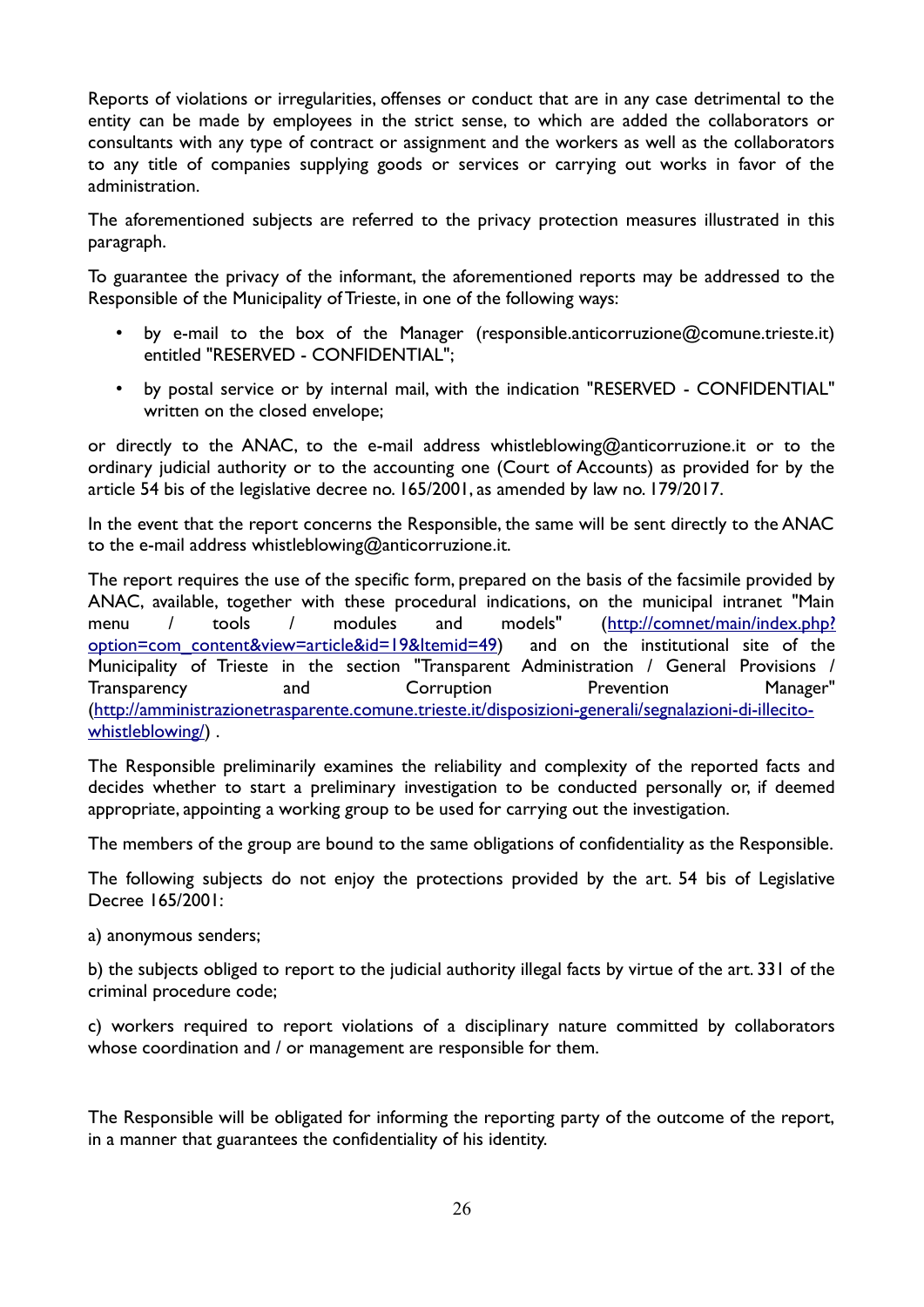A deicated e-mail that had already been activated in 2016, after a first slow start, in 2018 was the object of access to report situations that deserved to be investigated. Said reports made it possible to intervene with the appropriate corrective measures in situations which required a reorganization of internal procedures. The results obtained positively highlighted an "organizational malaise" and a relational suffering.

### **Training**

In the field of anti-corruption, the planning of training courses must adequately consider a structuring on two levels:

#### GENERAL LEVEL

It concerns the updating of skills (content approach) and the issues of ethics and legality (value approach) and is aimed at all employees.

Starting from 2014, numerous training activities have been organized involving the top positions of the Municipality and, in the first half of 2017 a first phase of general training was completed for all the employees of the Municipality.

In order to keep alive the sense of ethics and legality associated with public work in all employees, the training course "The disciplinary procedure after Legislative Decree 116/2016 and Legislative Decree 75/2017" has been released for the Executives and to the heads of the Organizational Position of the Municipality.

The Municipality of Trieste also joins to the initiative of the Autonomous Region of Friuli Venezia Giulia which, as part of the P.O.R. F.S.E. 2014-2020, is developing during 2018 training activities on the issues of anti-corruption. The courses are offered free of charge to all the Administrations of the Region that have joined the initiative.

Collaboration continues with the Institute for Finance and Local Economy (IFEL) which allows accessing all webinars on the issues of legality and the fight against corruption.

The Municipality of Trieste is also launching, with the collaboration of the offices dealing with competition procedures and staff training, a path for the reception of the newly hired personnel entering the staff and operationally directed not only to knowledge of the operation of the municipal machine and of laws, rules or regulations, but also and above all in sharing the values and principles of ethics and legality of our Municipality.

#### SPECIFIC LEVEL

It concerns the policies, programs and various tools used for prevention and sectoral issues, in relation to the role played by each subject in the administration and it is aimed at:

- responsible for prevention, for which specific training initiatives will be identified for the reference figure,

- managers and officers in charge of the areas at risk for which the specific training work will still focus on the risk sectors:

• Acquisition and progression of staff,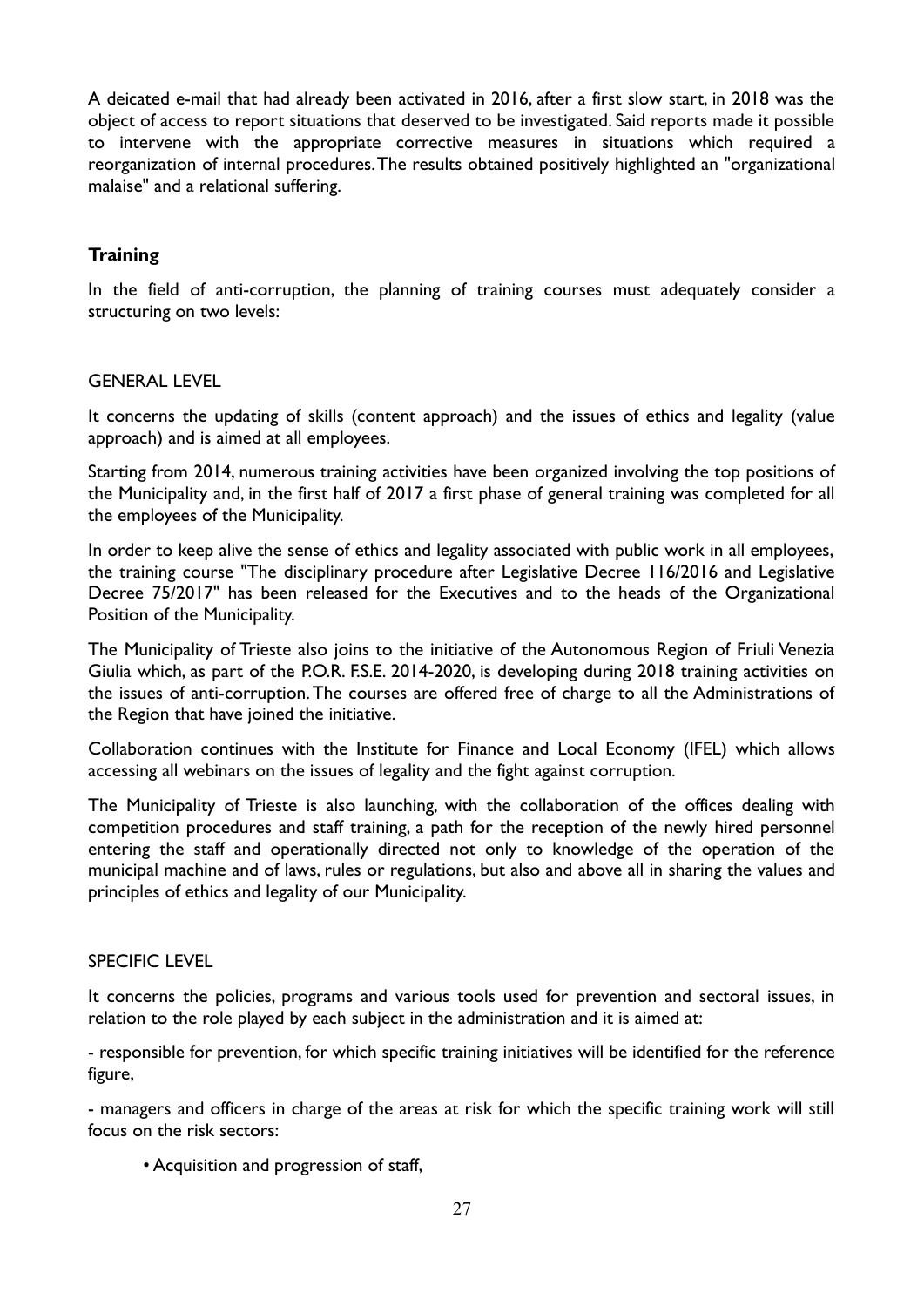- Issuing of authorizations and concessions,
- Granting and granting of grants and contributions,

Award of works, services and supplies

As regards in particular the specific risk relating to the assignment of works, services and supplies, ad hoc training activities will continue to support the work of the Technical Committee set up within the Administration in addition to being provided, in the catalog, upon request and on the basis of specifically expressed needs.

### **Implementation of the legislation on the prevention of corruption and transparency on the part of the City of Trieste**

The Financial Services, Taxes and Corporate Investments Area provides the obligations of direct relevance by publishing, on the institutional website in the transparent administration section, the data on the subsidiary, investee and supervised companies provided in the matter of transparency by the art. 22 of Legislative Decree no. 33/2013, as amended by legislative decree no. 97/2017, the investee and subsidiary companies will be made aware of compliance with the obligations set forth for the prevention of corruption pursuant to the specific provisions of Legislative Decree no. 231 of 2001.

The office, in relation to the normal activity foreseen by the Regulations on the controls of the Subsidiaries of the Municipality of Trieste and by the legislative decree 14 March 2013 no. 33 cited, monitors and encourages the application of Law no. 190/2012 "anti-corruption" on the part of all the participated bodies referred to in the Consolidated Law on Subsidiary Companies Legislative Decree no. 175/2016 which fall within the scope of consolidation of the entity's financial statements pursuant to Legislative Decree no. 118/2011.

Compliance with the regulatory provisions on anti-corruption will be verified, with reference to the appointment of the Head of Corruption Prevention (RPC) and the updating of the three-year anti-corruption plans, as per Legislative Decree no. 231/2001.

# **B) FURTHER GENERAL MEASURES**

In providing for the actions for the treatment of risk, it has been pointed out that some measures, even optional, are of a general nature and therefore applicable in a cross-cutting manner to most of the activities and / or procedures.

### **Compliance with the obligations of transparency / publicity of the activity carried out, of acts and procedures**

All the procedures mapped as at risk and highlighted in the fact sheets, beyond compliance with the specific regulatory disclosure obligations, highlighted in the annex relating to the obligations of transparency, must be treated according to criteria of transparency both towards the end users and towards internal offices.

The development of a working method based on respect for the transparency and availability of the procedures in correlation with the transparency program and with due attention to the points of contact with the privacy discipline should be facilitated.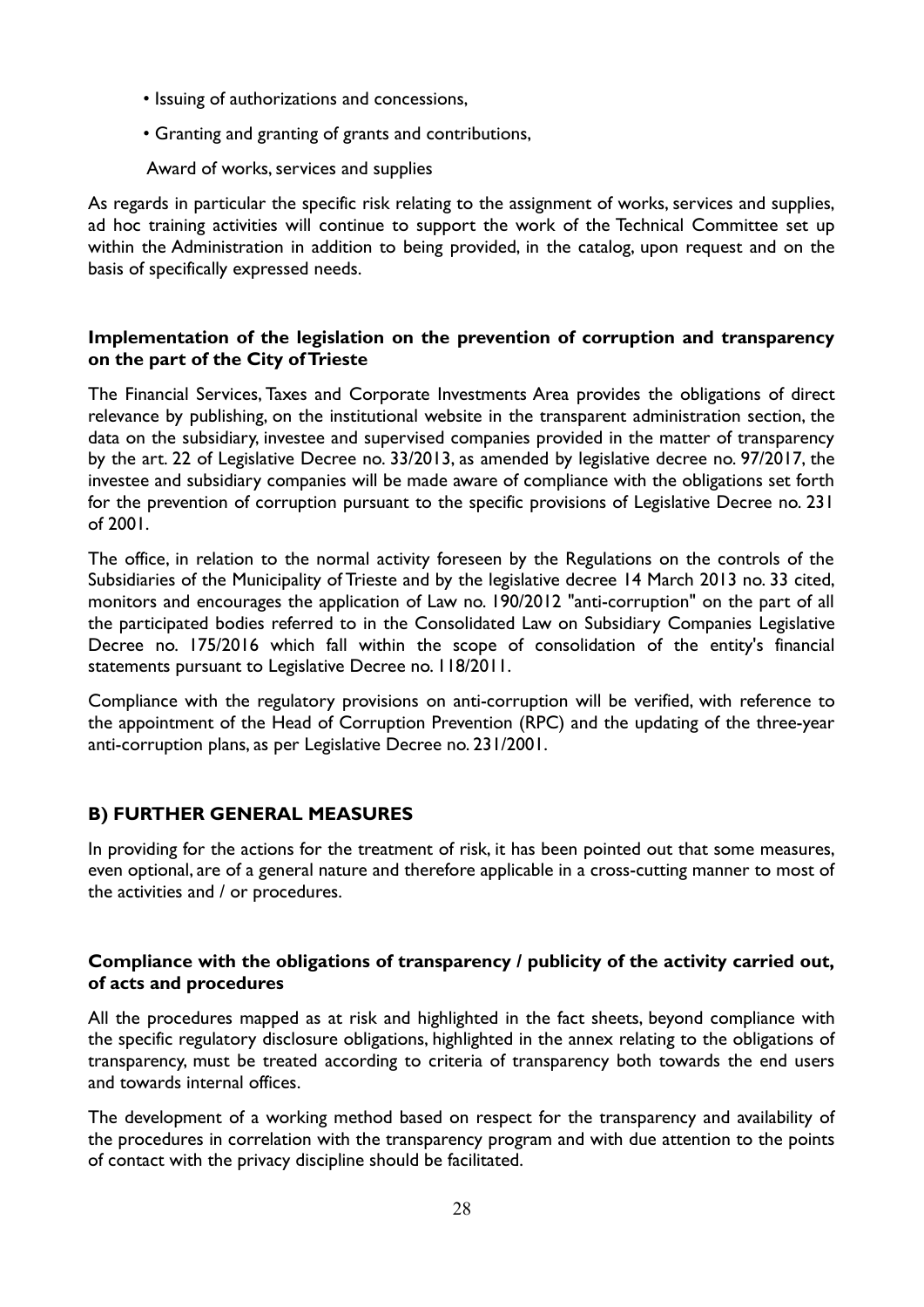In the PEG the following objective must be provided: with respect to two identified procedures, carry out the examination and formalization of the flow so as to guarantee traceability and feasibility in accordance with Article 9 of the general code of conduct.

### **Development of staff skills**

This is a training activity aimed at improving the specialist knowledge that supports the skills of each work area or training in the areas of competence to face work with the necessary knowledge, since corruption phenomena can lurk where knowledge is not widespread. This type of training / competence / updating is carried out directly within the structures and individual offices, without prejudice to general training by the training office.

Each manager must provide a total of 6 hours of educational activity, including through a delegation to their Organizational Positions, and must report this training to the Anti-Corruption Officer specifying the topic / topics covered, the methods of carrying it out, who carried out it , recipients and participants.

#### **Actions to ensure compliance with the constitutional duties of diligence, loyalty, impartiality and exclusive service by the public interest**

Promotion of collaborative attitudes of employees in favor of the development of good practices, of the efficiency of the Administration and of a better relationship with users. This measure is included in the code of conduct as proactive behavior in favour of citizens.

Objective: the Manager reports to the Responsible the name of he who has implemented positive actions of particular relevance or good practices or commendable behaviors of utility for the institution.

#### **Involvement of peripheral offices**

The existence of peripheral structures implies the need for their greater "approach to the center" through a more careful circulation of information useful for the execution of work performance. In order to further promote the enhancement of activities and compliance with safety regulations, the involvement of the Responsible is provided, particularly in carrying out inspections with the aim of verifying the status of the workplaces and the elements characterizing the organizational well-being.

### **Greater digitalisation of processes and procedures to allow quick access to applicants and monitoring of their duration**

In accordance with the 2015-2017 Triennial Corruption Prevention Plan, the Municipality has extended the possibility of access through a single digital front end by adding access to the Building Practices Portal and to the Portal for the management of concessions for the SUAP. Occupation of public areas. This front end is going to be implemented with authentication via SPID in the near future.

An analysis was made of the Data Base of the Occupations of Soil, of Public Areas and of Public Works for their connection with the SIT tools of the Authority. Specific linking fields and technical methods have been defined. Work was carried out to identify the technical methods for connecting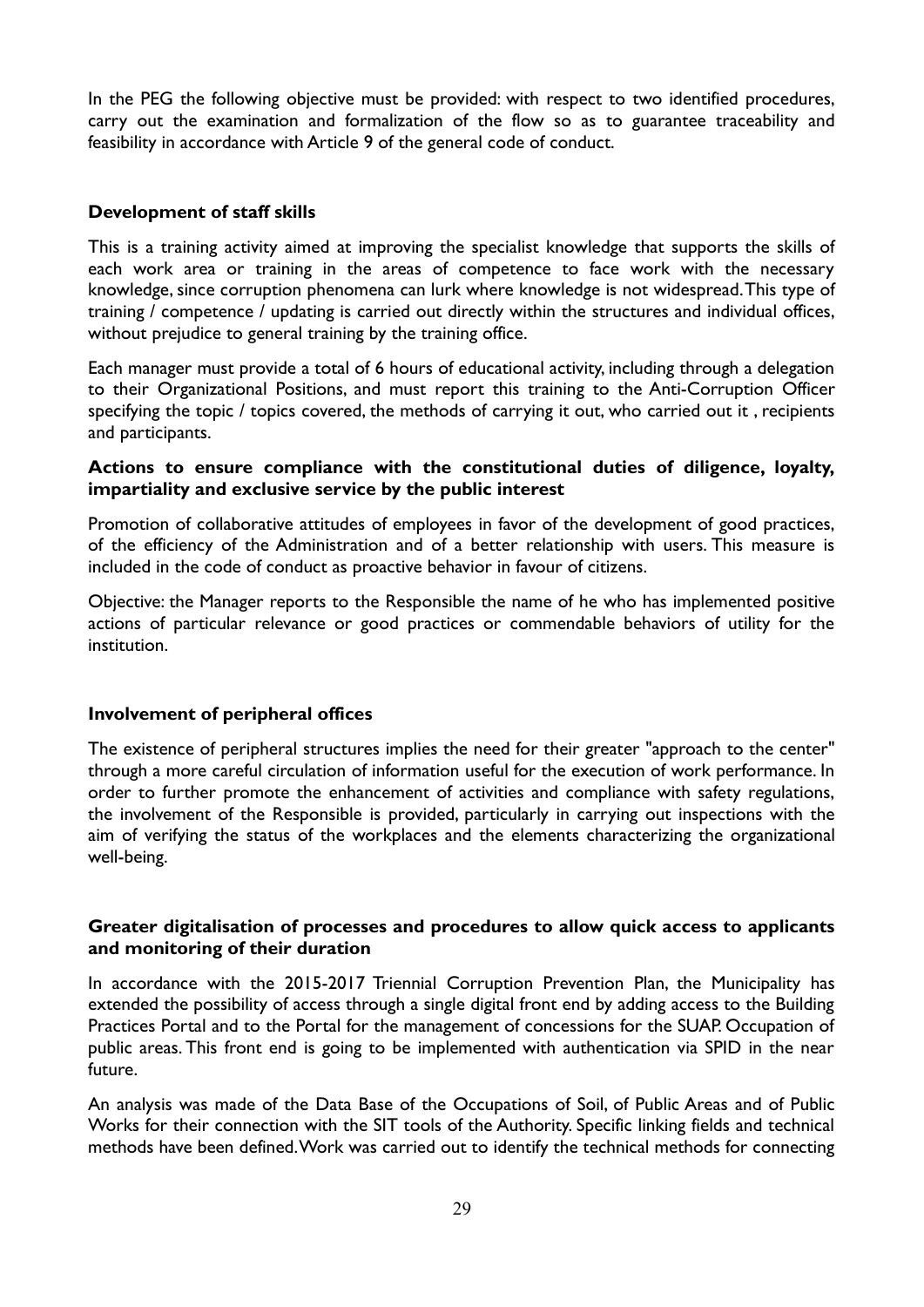various management systems with a single management system document, already in use and connected to the protocol.

The procedure has been prepared to allow, starting from the first municipal commission (Giunta) of 2017, to use a management software for the preparation of the decision-making proposals, from the draft phase of the act up to its publication on the Official Board (Albo Pretorio).

In order to guarantee the certainty of the preservation of all the administrative documentation formed in digital mode, the Administration signed an agreement for the assignment to the FVG Region of the conservation of such acts.

During 2016, the Administration adopted a document titled "Guidelines for Open Data", taking into consideration its importance as a tool for transparency and democratic control over its work.

The Municipality is working to identify an adequate tool for the construction of an open data portal, updated to the most advanced standards, to be managed independently.

For the Private Building Service and Public Residential Building, Landscape, the portal for the fully electronic presentation of building practices is being activated with the aim of standardizing the procedures, reducing the risks of processing discretionary practices and guarantee the immutability and traceability of what has been presented.

### **Compliance with standards and / or regulations**

Compliance with the regulations is facilitated by the aforementioned training and must be accompanied by a work of updating in line with other regulatory interventions.

#### **Reduction of discretion in administrative procedures and in business processes**

The size of the institution, the diversification of the activities carried out by the operating structures and the multiplicity of offices in the territory favor, in fact, a problematic lack of homogeneity in dealing with practices having the same content.

The objective is to re-establish a widespread coherence of the activity of all the offices above all through guidelines provided by the managers.

#### **Issuing of measures with precise and complete motivations**

Motivation is of such importance that it must always be kept in mind, so much so that even, as part of the internal control system, it constitutes a specific control point, in order to check its clarity and its compliance with the typical cause of the act.

Objective: to carry out a check on the 10% of the determination to contract aimed at verifying the presence of the requisite foreseen by the ANAC guidelines of an adequate and / or strengthened motivation.

### **Update of the sheets of all the administrative procedures of the institution in order to be able to work with known and standardized procedures and to provide clear information to users**

In order to implement the anti-corruption / transparency regulations, the entity pursues the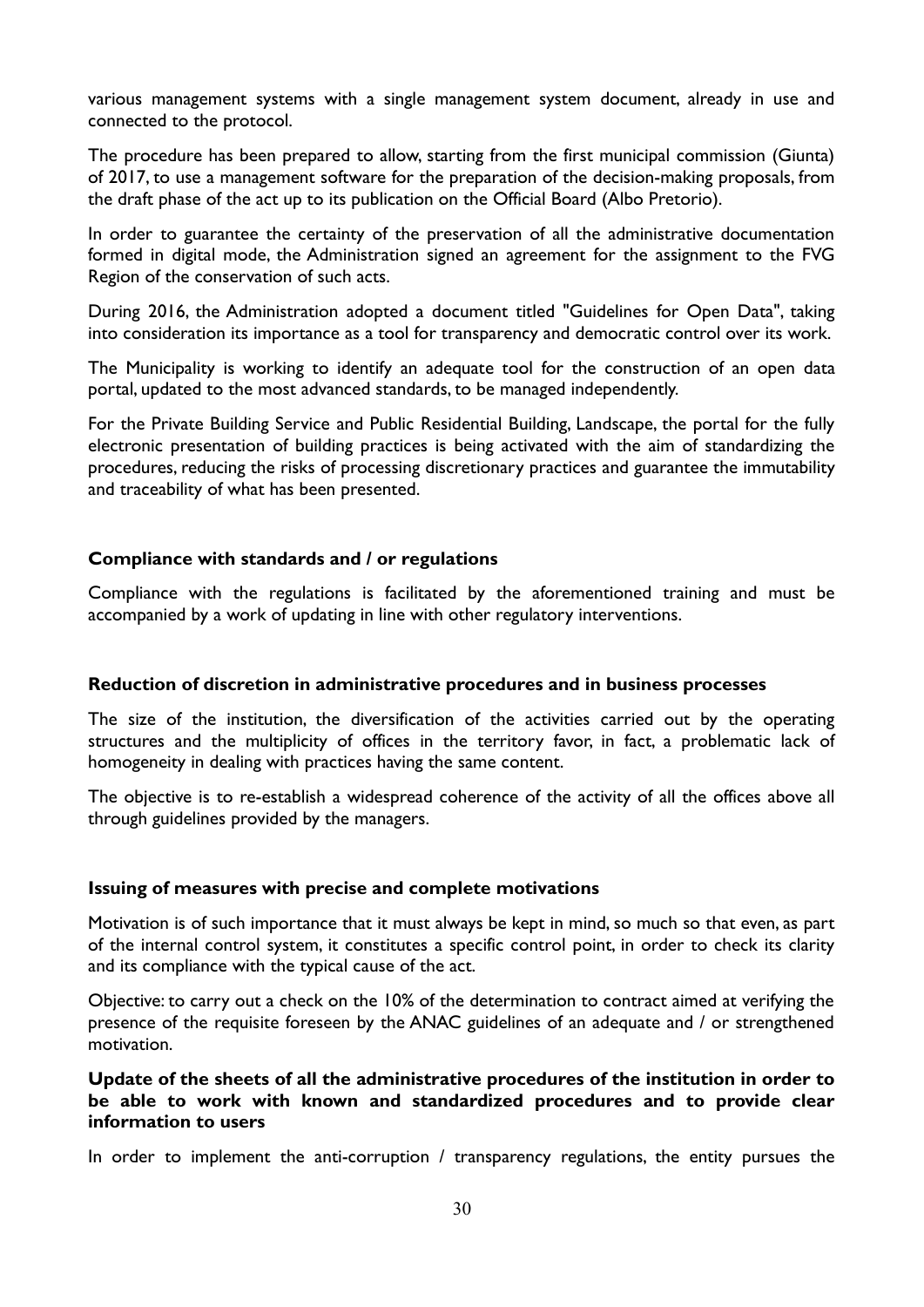constant updating / updating of the procedural sheets managed by each structure.

The process of updating the procedure sheets is followed by the update of the publication, on the municipal civic network in the section "How do I do it", within the single files of the proceedings, of the information relating to the duration, of the name of the manager as well as the related forms available and all other forms to be made available also pursuant to Article 35 of Legislative Decree no. 33/2013.

Objective: The updating of the procedural forms will also require rewriting in a more understandable, homogeneous and less studded language of technicalities, aimed at citizenship on the occasion of the opening of the new institutional web- site planned for 2019.

### **Monitoring of procedural times**

Supervision of compliance with the timing of the conclusion of the proceedings responds both to the logic of anti-corruption, invoked as an anti-corruption measure, especially in the part-time proceedings in the context of risk analysis conducted by the structures, both in terms of transparency and that of the administrative correctness, both to that of the effectiveness of the service, so as to constitute an element of evaluation of individual performance.

### **Access to the databases of other bodies**

Digitization and collaboration between organizations that allow shared access to databases on the basis of ratings given in relation to the specific institutional purposes pursued by each office / user, such as the SIATEL / PUNTO FISCO portals (tax register), SISTER / PORTAL OF THE MUNICIPALITIES (land registry and buildings), TELEMACO (Business Register of the Chamber of Commerce, Crafts and Agriculture), TAVOLARE (land register of the FVG Region), INPS (ISEE database and additional databases), facilitate the correct handling of the practices still respecting the European regulation on privacy.

#### **Internal administrative regularity checks**

The Auditing - internal controls Plan provides the operational methods for all internal controls.

In particular, the subsequent control of administrative regularity measures and verifies the conformity and consistency of the deeds (managerial decisions of cost commitment, contracts and other administrative deeds) and / or procedures, also in terms of quality, with respect to the following predefined standards:

- regularity of procedures, compliance with deadlines, formal correctness in issued orders;
- reliability of the data reported in the provisions and in the relative attachments;
- compliance with legislation in general;
- compliance with regulatory standards, internal circulars and guidelines;
- compliance with planning documents.

The control is carried out under the direction of the Director Secretary General, according to the most directly applicable general principles of company audit, such as: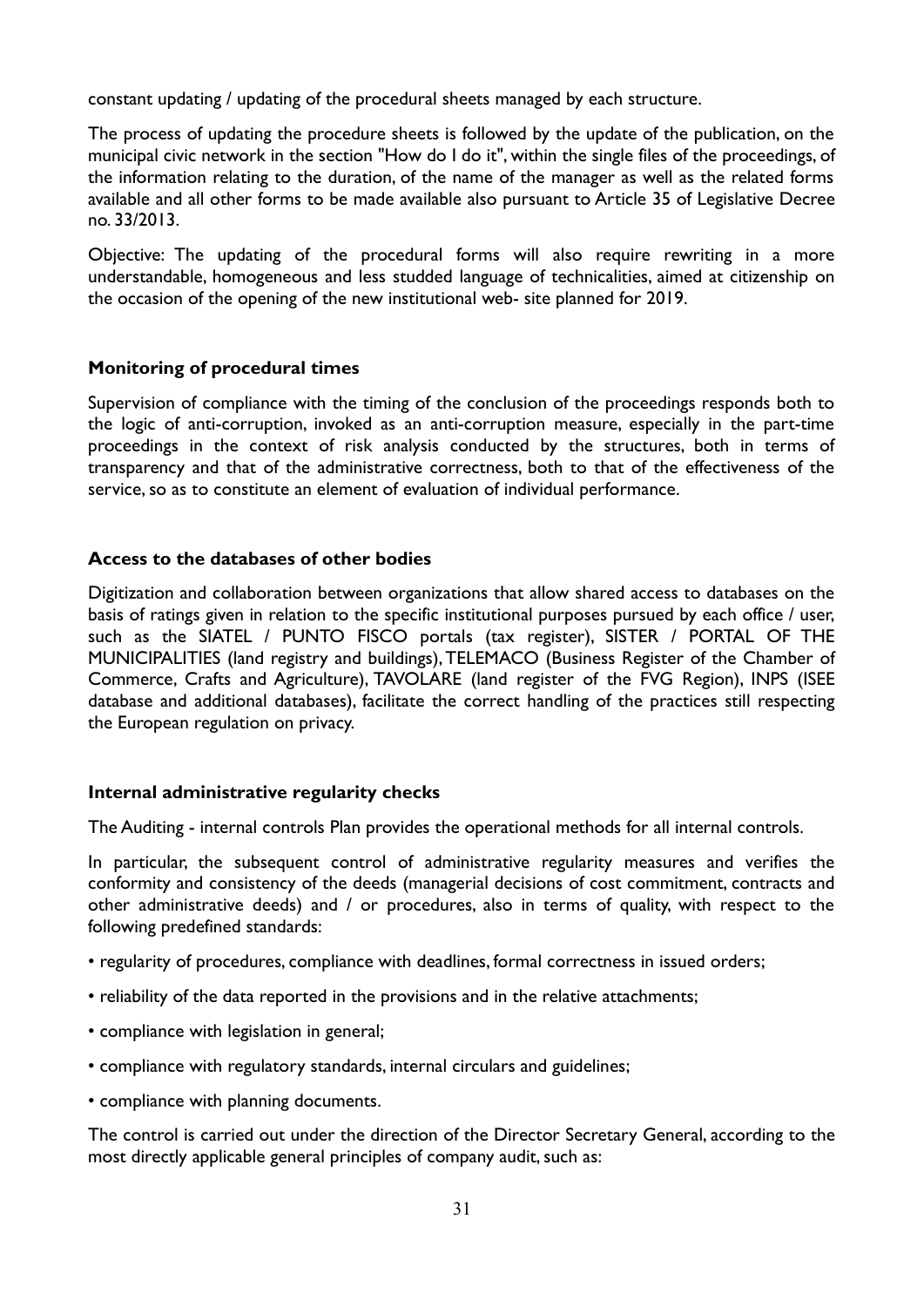• independence: the auditors must be independent of the activities being audited and must not have participated in their management;

- integrity and objectivity;
- competence, professionalism and diligence;
- confidentiality.

The Auditing Plan focuses on a percentage of deeds established by the Secretary General, with his own determination, based on the number of the same for each type of procedure.

Random selection is carried out using a sampling technique, carried out with a computer program and justifiably formulated on the two variables of the total number of registrations by type of procedure and the percentage as identified above.

As a result of the checks, feedback is sent to the structures which acts as an impulse to improve and standardize the procedures.

### **Verification of possible family kinship in the relationship between the institution and third parties**

Verification of the relationship between the institution and third-party contractors / concessionaires / recipients of authorizations / beneficiaries, with particular reference to any relationship of kinship or affinity between the owners, administrators, shareholders, employees, third parties and managers and Employees of the Municipality, is carried out through the inspection of the Chamber of Commerce and the database of the registry office.

Objective: each interested structure will carry out the control for the contracts that exceed the threshold of  $\epsilon$  500,000 and on a percentage of 10% for purchases that do not exceed  $\epsilon$  2,000 (except that at least one check must be carried out).

### **C) SPECIFIC MEASURES IN RELATION TO THE INDIVIDUAL RISK AREAS**

Additional specific measures related to individual proceedings or processes are entered directly into the risk area sheets.

# **THIRD PART**

### **10. IMPLEMENTATION OF THE PLAN AND INTEGRATION WITH OTHER PROGRAMMING DOCUMENTS**

The Municipality of Trieste is committed to ensure the maximum dissemination and effective knowledge of the Anti-Corruption Plan to all employees, using the municipal intranet, and implementing specific training programs, which will be mandatory and differentiated according to the level of risk.

Furthermore, all the Anti-corruption Plans are published on the institutional website of the Municipality, under the section Transparent Administration, in General Provisions and in Other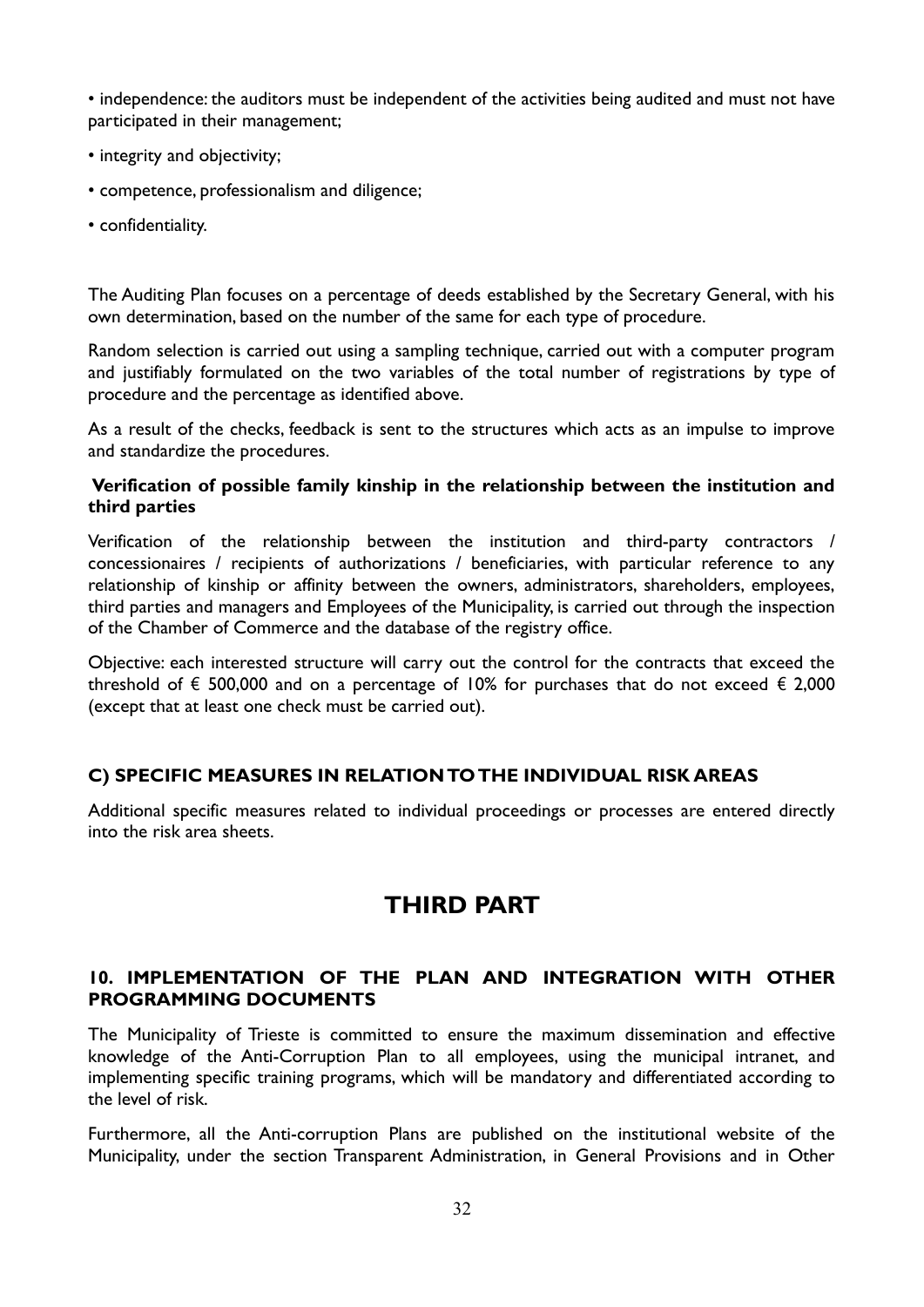Contents - Prevention of Corruption.

The results relating to the implementation of the Anti-corruption Plan are contained in the annual report drawn up pursuant to Article 1, paragraph 14 of Law no. 190/2012 and published in accordance with the principles and procedures provided for by current national legislation, in particular by the d. Legislative Decree no. 33/2013.

Actions and behaviors provided by the Anti-Corruption Plan are included in the Performance Plan as a guide for the organizational structures.

# **11. CONTROLS AND RISK MONITORING**

The monitoring stage consists in verifying the effectiveness of the prevention systems implemented and is carried out by the subjects participating in the entire risk management process.

Control and monitoring activities have a strategic value for the Respnsible since, together with the approval of this Plan, he is required to report every year on the effectiveness of the prevention measures.

To this end, the effectiveness of prevention policies with respect to the following areas must be certified, on the basis of a specific declaration issued by all directors:

- actions and control in risk management;
- training on the subject of anti-corruption in compliance with specific planning;
- application of the provisions set forth in the codes of conduct.
- verifies, in the performance of the activities identified as "at risk of corruption and / or illegality", compliance with the terms of the proceedings, as per the current municipal regulation and related forms, both through the publication on the site of the procedural procedures, and through specific verifications carried out;
- verification of the control on situations of conflict of interest, even potential, in particular on the existence of family relationships, also through random checks, by the office of the Manager;
- verification of the rotation of the processors in the highest risk offices, or of the application of alternative measures by presenting an annual report by the director of the department concerned and the director of the Human Resources Service;
- verification of the implementation of the training activities included in the plan by reporting to the Director of the Human Resources Service;
- verification of the application of the provisions on the subject of non-assignment and incompatibility of the offices, by the office of the Manager, through random checks;
- verification of the implementation of the provisions regarding external appointments, through the report of the Director of the Human Resources Service;
- verification of the activation of disciplinary responsibility in case of violation of duties of conduct, even in the event of failure to comply with the provisions of the anti-corruption plan, by the employees and managers of the Municipality, by the office of the anti-corruption